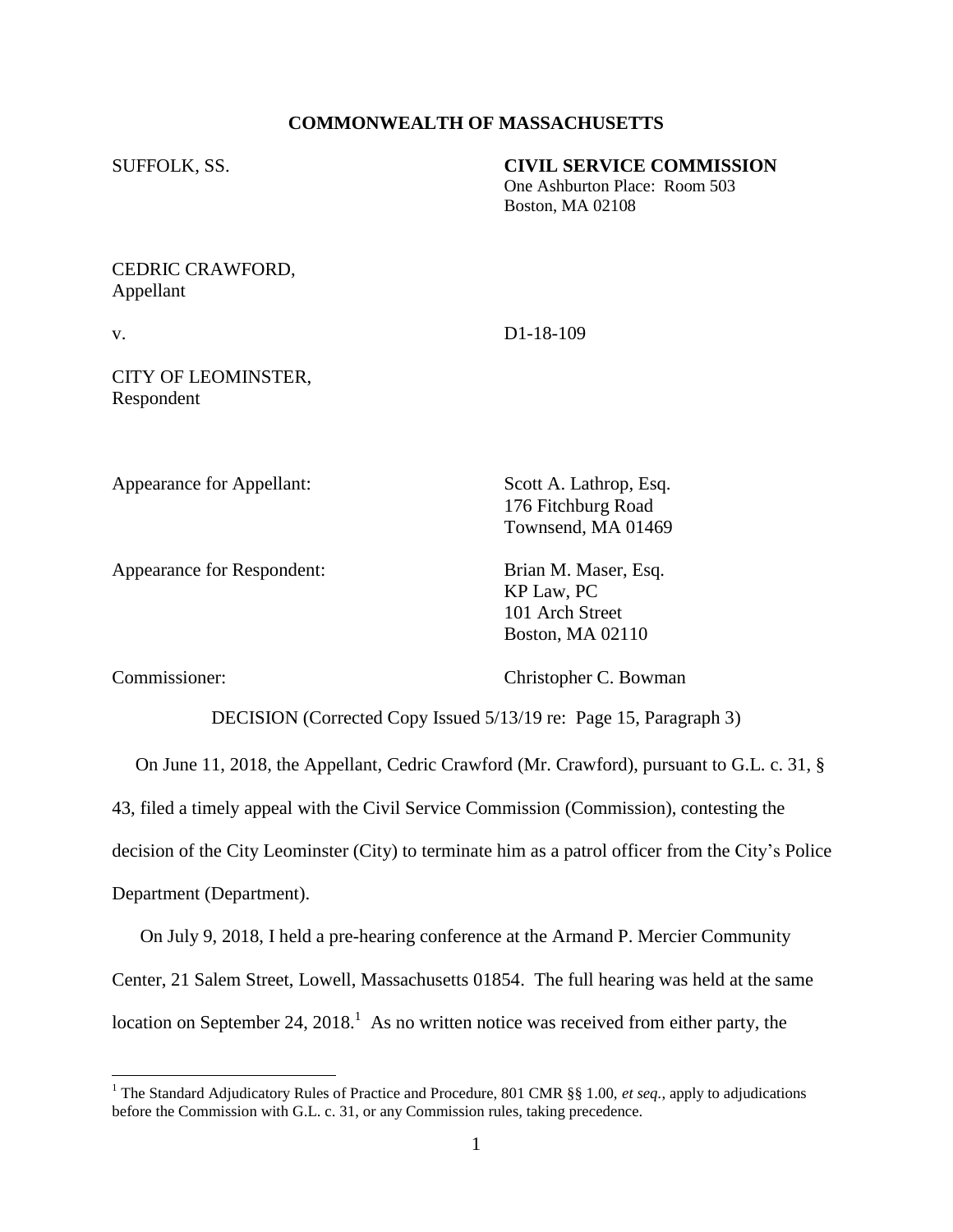hearing was declared private. All witnesses, with the exception of the Appellant, were sequestered.

 A digital recording was created of the hearing and both parties were provided with a CD of the proceeding. The City had the digital recording transcribed by a Certified Court Reporter and Notary Public and have filed the transcript with the Commission which will serve as the official record of the proceeding.

### **FINDINGS OF FACT:**

 Nineteen (19) Joint Exhibits, numbered 1-19, were agreed to by counsel prior to the hearing and entered into evidence. At the hearing, I accepted Exhibit "A" through Exhibit "T" into evidence. I also left the record open for various documents which have been submitted and marked as Exhibits "U" and "V". Additionally, on or about November 6, the City provided a transcript of the Appellant's appeal in Leominster District Court concerning the revocation of his License to Carry Firearms. I have marked that transcript as Exhibit "W" and the City's Trial Memorandum related to that proceeding as Exhibit "X". Based on the documents submitted and the testimony of the following witnesses:

### *For the City:*

- Vang Lee, Sergeant, Leominster Police Department;
- Matthew Fallon, Patrol Officer, Leominster Police Department;
- Michael Goldman, Chief of Police, Leominster Police Department;

#### *For the Appellant:*

- Cedric Crawford, Appellant;
- Kenneth Leone, Patrol Officer, Leominster Police Department;
- Corey Donnelly, Patrol Officer, Leominster Police Department;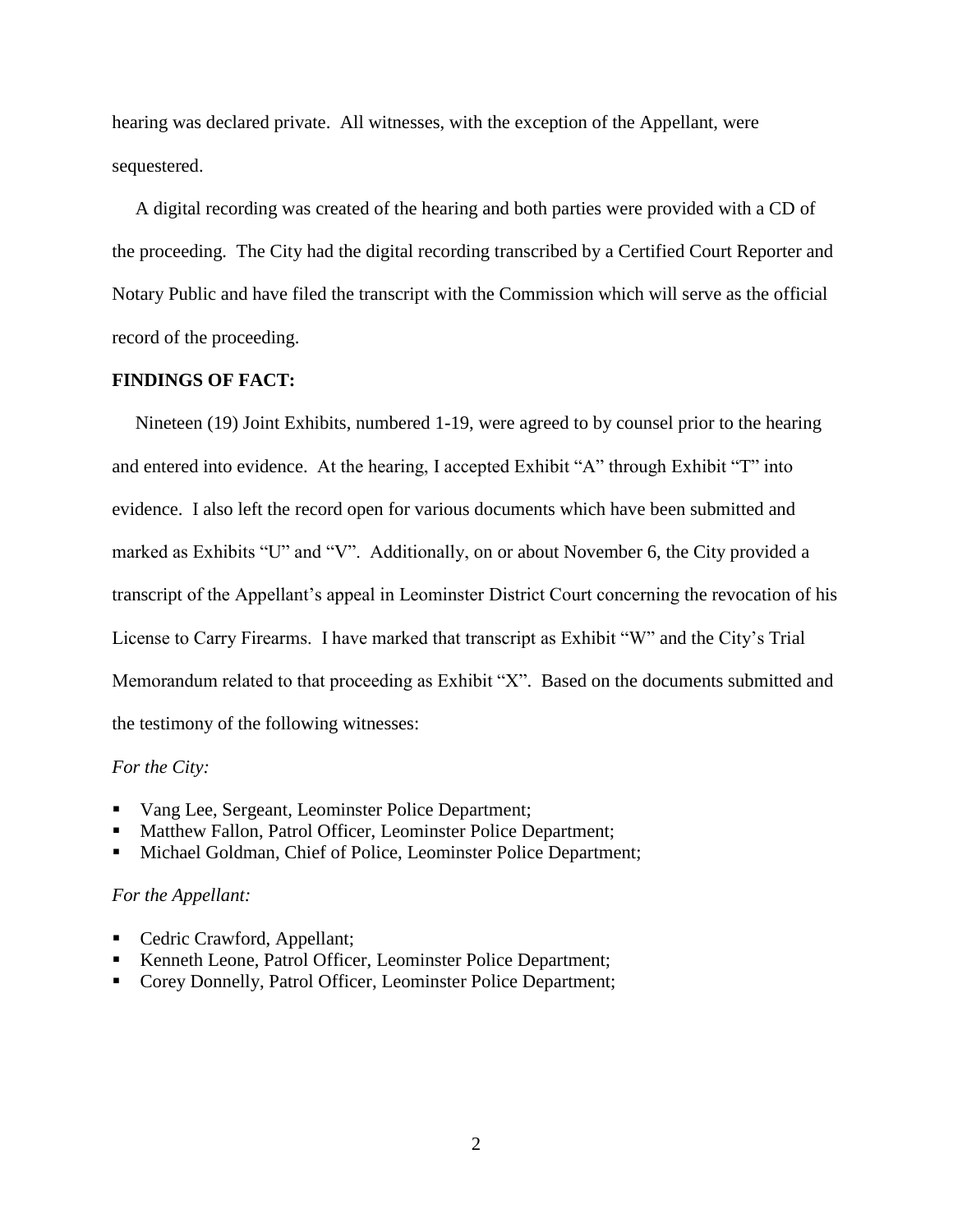and taking administrative notice of all matters filed in the case and pertinent statutes, case law, regulations, policies, and reasonable inferences from the evidence; a preponderance of credible evidence establishes the following facts:

- 1. At the time of his termination on June 4, 2018, Mr. Crawford had been employed by the City for approximately six (6) years as a patrol officer. (Stipulated Fact) He was one of only two African American employees in the Police Department. (Exhibit 13) Mr. Crawford is a fourteen (14)-year service veteran with two (2) combat deployments (Kuwait and Iraq). He received a "General Discharge" from the Massachusetts National Guard on September 29, 2017, for "continuous and willful absence." (Stipulations, Testimony of Mr. Crawford, Exhibit 9, Exhibit Q)
- 2. Chief Goldman is a thirty (30)-year veteran of the Leominster Police Department, the last three of which he has served as Interim Chief of Police. Beneath Chief Goldman, in order of rank, are five (5) Lieutenants, eight (8) Sergeants, and fifty-six (56) Patrol Officers. Uniformed personnel generally work a so-called 4x2 schedule although there are a few officers of varying ranks that work a Monday to Friday, 8a-4p administrative schedule. (Testimony of Chief Goldman)

*Night / Morning of May 11th / May 12th, 2018*

3. On the night of May 11, 2018, Mr. Crawford was working his 11p-7a shift when, at approximately 1:00AM, he was dispatched to CVS on Nelson Street for a reported shoplifting. While en route to the CVS, dispatch advised that the suspect had left the location in a grey vehicle. Dispatch provided responding officers with the vehicle make, model, and license plate number. (Testimony of Sgt. Lee, Testimony of Mr. Crawford, Exhibit S)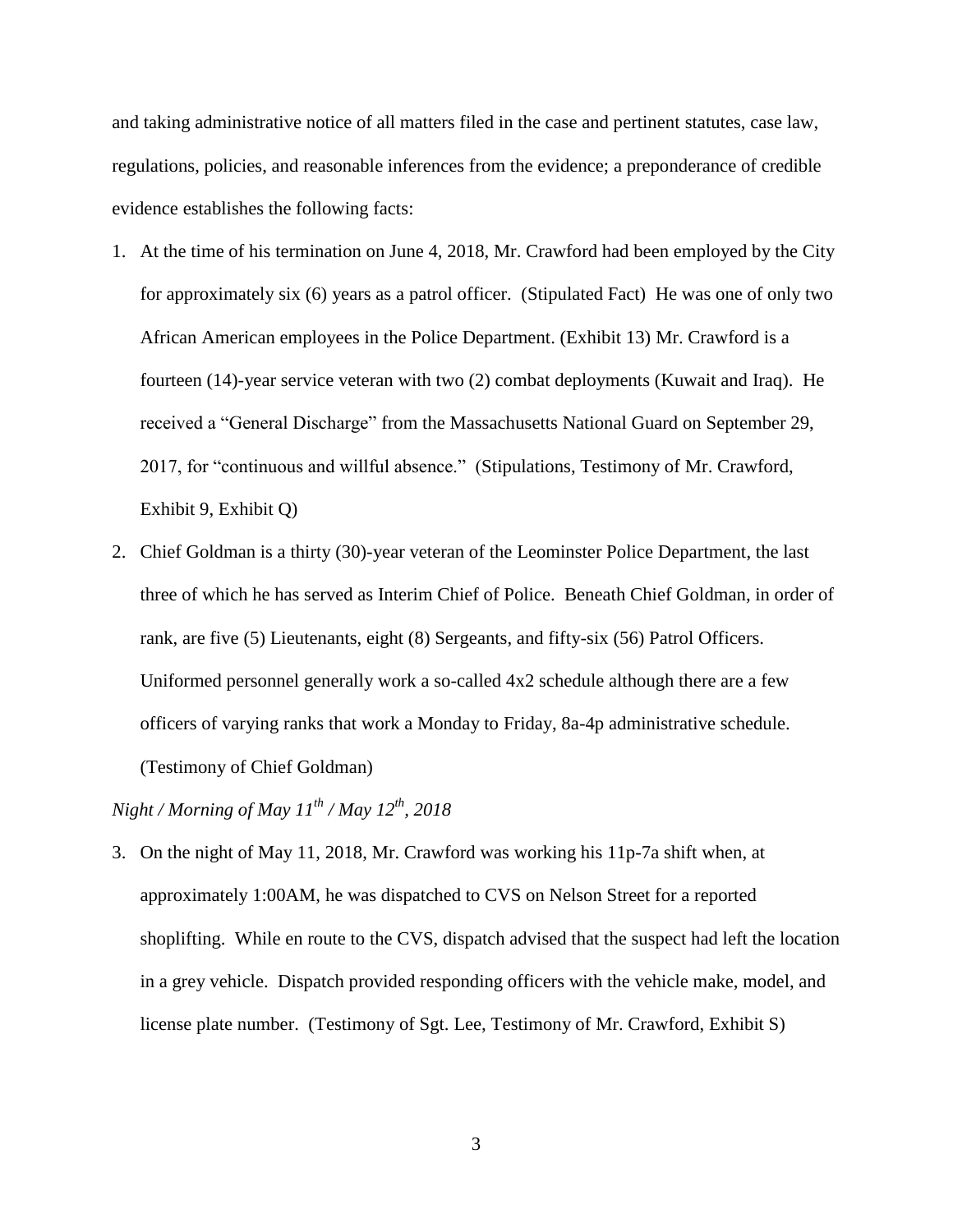- 4. As Mr. Crawford approached the CVS in his patrol cruiser, he identified the suspect vehicle and initiated a traffic stop. (Testimony of Mr. Crawford, Exhibit S)
- 5. As he approached the vehicle Mr. Crawford observed the driver removing items from his person and placing them on the front passenger seat. Mr. Crawford ordered the driver to step out of the vehicle, which he did nonviolently, whereupon Mr. Crawford performed a pat frisk. When asked by Mr. Crawford, the driver admitted that the items in his car were from the CVS. While placing the suspect under arrest, Mr. Crawford requested that a tow truck be contacted to respond to the scene to tow the suspect's vehicle. (Testimony of Mr. Crawford, Exhibit S)
- 6. Sergeant Vang Lee (Sgt. Lee) was the Officer-in-Charge of Mr. Crawford's 11p-7a shift commencing on May 11, 2018. Sgt. Lee is an eleven (11) year veteran of the LPD and was promoted to the rank of Sergeant in October 2017. (Testimony of Sgt. Lee)
- 7. Since his promotion, Sgt. Lee has re-trained or counseled essentially every patrol officer on the 11p-7a shift. He also has, on occasion, referred officers for discipline up the chain of command. (Testimony of Chief Goldman, Testimony of Sgt. Lee, Exhibit U)
- 8. Sgt. Lee was working in the station on the night of May 11, 2018, when he overheard the radio traffic relative to the shoplifting call at CVS which Mr. Crawford responded to. Sgt. Lee was contemporaneously observing the vehicle locations of the responding officers via each vehicle's GPS tracking device. None of the patrol units that responded to the shoplifting call went to the CVS to speak to the reporting party. When Sgt. Lee heard Mr. Crawford request a tow, he requested that Mr. Crawford contact him via phone. (Testimony of Sgt. Lee, Exhibit 6)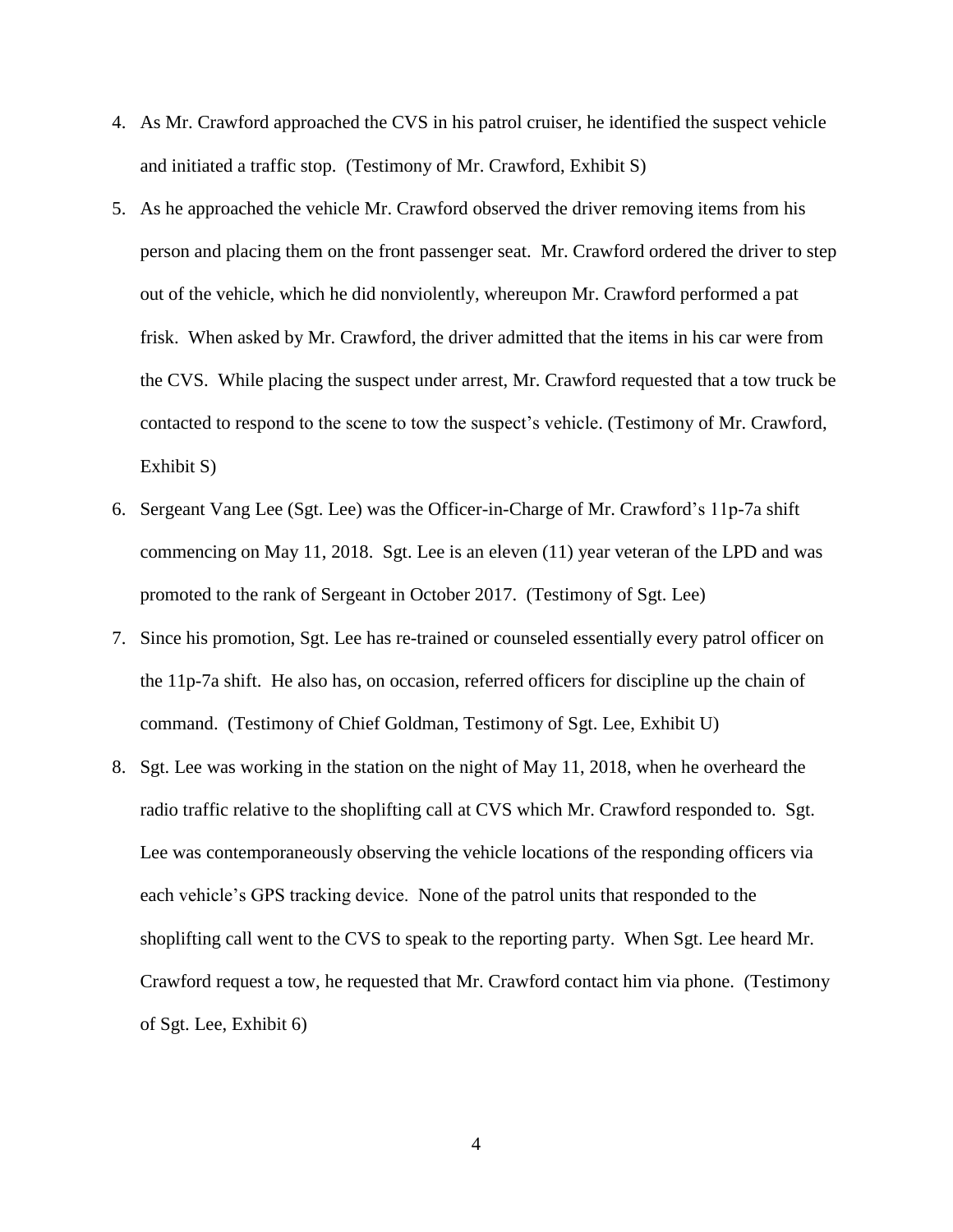- 9. The purpose of Sgt. Lee's phone call with Mr. Crawford was to inquire as to whether anyone had responded to the CVS to speak with the reporting party "to find out if a crime was actually committed" and to confirm that the suspect was involved in the reported shoplifting. In response to Sgt. Lee's initial directive to report to the CVS to speak to the reporting party, Mr. Crawford initially questioned why it was necessary given the suspect's admitting to stealing the items from CVS. Sgt. Lee renewed his directive that Mr. Crawford go to the CVS and he concluded his call by saying words to the effect that he was "sick and tired of guys not speaking with the [reporting party]". (Testimony of Sgt. Lee, Exhibit 6)
- 10. Mr. Crawford returned to the CVS with the suspect from the vehicle, confirmed his involvement via eyewitness identification, and then transported the arrestee to the station for booking. (Testimony of Sgt. Lee and Mr. Crawford)
- 11. Sgt. Lee, as the OIC, performed the booking of the suspect, which took approximately thirty (30) minutes. While Sgt. Lee was booking the arrestee, Mr. Crawford was preparing his report of the incident. (Testimony of Mr. Crawford and Sgt. Lee)
- 12. Immediately following the booking of Mr. Crawford's arrestee, Sgt. Lee had to process another arrest by another officer, Officer Matthew Fallon (Officer Fallon). Following that booking, Sgt. Lee proceeded to review Mr. Crawford's incident report of the CVS call. By the time he first reviewed Mr. Crawford's report, Mr. Crawford had vacated the station and returned to his patrol sector. (Testimony of Sgt. Lee and Mr. Crawford)
- 13. Upon Sgt. Lee's initial review of Mr. Crawford's report of the CVS call, Sgt. Lee found the report to be deficient in certain respects and contacted Mr. Crawford over the Department's radio system to request that he return to the station. (Testimony of Sgt. Lee)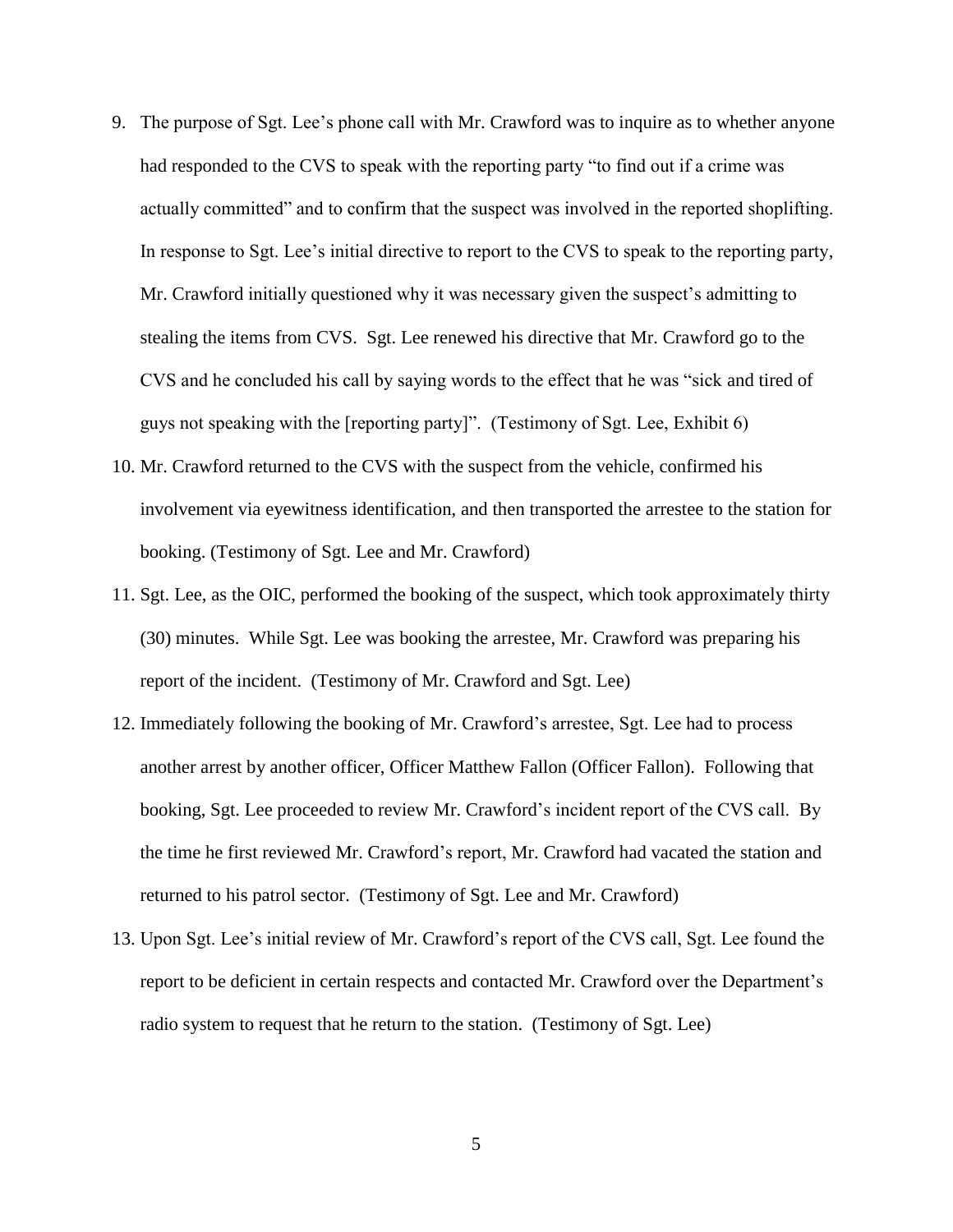- 14. When Mr. Crawford arrived at the station he reported to the OIC's office. Sgt. Lee advised Mr. Crawford that he needed to add more information to his report. Contrary to the statement in the Mayor's June 4, 2018 termination letter that Mr. Crawford "left the OIC's office without acknowledging Sgt. Lee and the requests he made of you", Mr. Crawford *acknowledged Sgt. Lee by nodding his head in response to Sgt. Lee's comments* and exited the office. (Testimony of Sgt. Lee)
- 15. Mr. Crawford proceeded into the report writing room, which is next door to the OIC's office. Sgt. Lee went into the report room with the other materials pertaining to Mr. Crawford's arrest and he began to explain to Mr. Crawford why the missing information needed to be included in the report. (Testimony of Sgt. Lee)
- 16. At the time Sgt. Lee walked into the report room, Mr. Crawford was seated at a computer terminal with his back to Sgt. Lee and the door to the report room. Officer Fallon was in the room at that time, as well, preparing his report from his arrest that Sgt. Lee had booked earlier that evening. Officer Fallon was facing the entryway of the report room and his back was to Mr. Crawford and Sgt. Lee. (Testimony of Sgt. Lee and Officer Fallon)
- 17. During this conversation, Sgt. Lee attempted to impress upon Mr. Crawford the need to speak to the reporting party. Mr. Crawford told Sgt. Lee that he had never done that in the six years he had worked in Leominster under these circumstances (i.e. – suspect making an admission). Sgt. Lee responded with words to the effect that he would be expected to always speak to a reporting party from "now on". (Testimony of Sgt. Lee)
- 18. Mr. Crawford stood up from his chair and stood in very close proximity, nose-to-nose almost, with Sgt. Lee, while yelling at him. What Mr. Crawford specifically said Sgt. Lee could not recall. (Testimony of Sgt. Lee)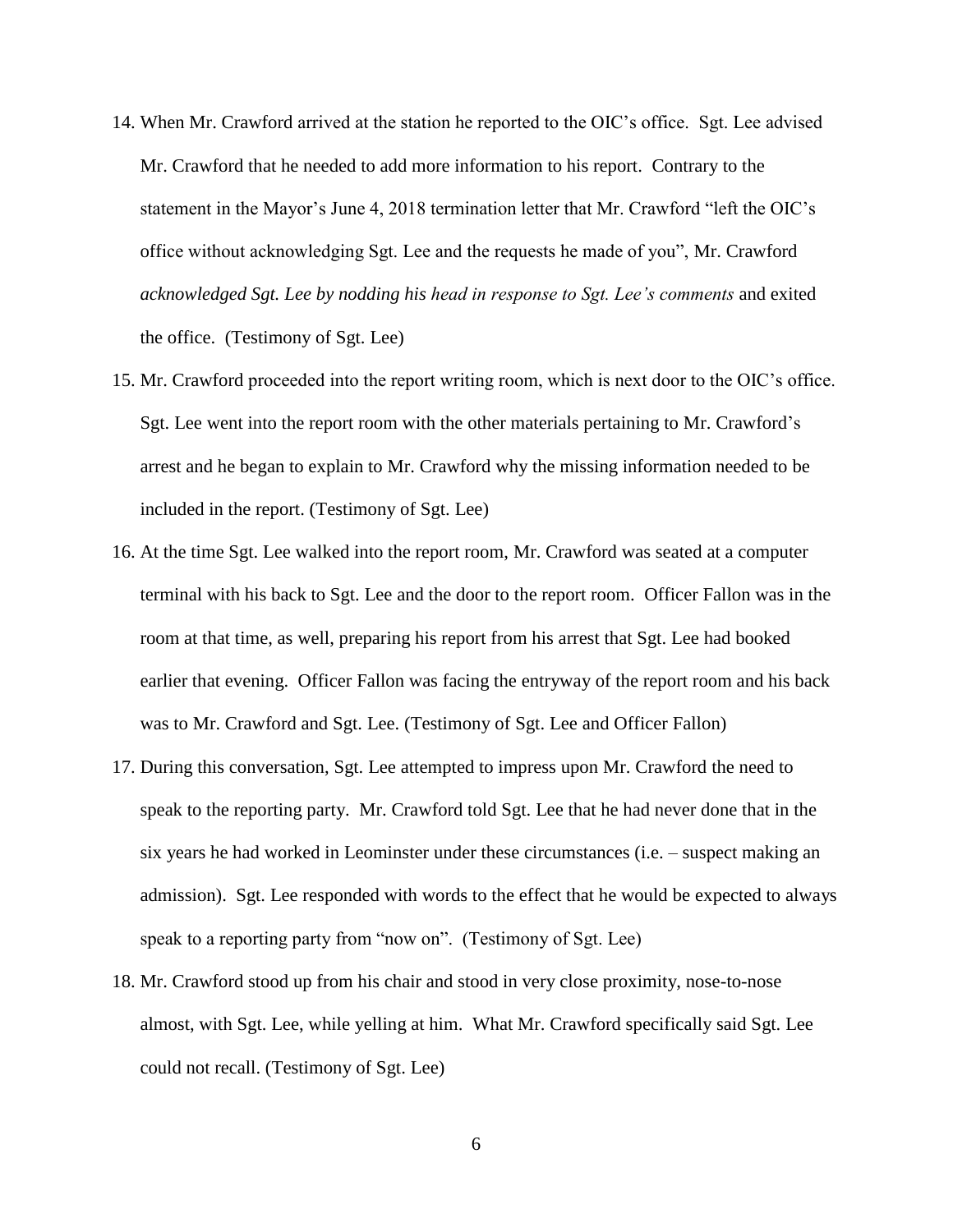- 19. Sgt. Lee told Mr. Crawford to step back. Mr. Crawford did step back as directed and immediately walked around Sgt. Lee, removed his tactical vest, and as he reached the doorway of the report room, threw his tactical vest against the wall opposite the report room. (Testimony of Sgt. Lee and Mr. Crawford, Exhibit P - Video)
- 20. Mr. Crawford threw the weighted Kevlar vest with such force that it bounced off the wall and landed on the floor. The portable radio attached to Mr. Crawford's vest can be seen on the video recording bouncing on the floor as the vest hit the ground. Mr. Crawford then walked away from the door to the report room and towards the stairwell at the end of the hallway.  $(Exhibit P - Video)$
- 21. As he was walking toward the stairwell, Mr. Crawford stepped on the vest almost falling to the ground. Sgt. Lee emerged from the report room and looked in Mr. Crawford's direction at which time Mr. Crawford, who was facing away from Sgt. Lee (toward the stairwell), stopped and put his arms in the air. (Exhibit  $P - Video$ )
- 22. Mr. Crawford then turned around, and while bending over, walked two (2) or three (3) steps in Sgt. Lee's direction and picked up his vest and an object which had flown from it and yelled "I can't take this shit no more, I'm going home" or words to that effect. (Exhibit  $P -$ Video)
- 23. It does not appear that Mr. Crawford was "about to become physically violent towards [Sgt. Lee] who is standing in the hallway" as alleged in the Mayor's June 4, 2018 termination letter to Mr. Crawford. (Exhibit P – Video)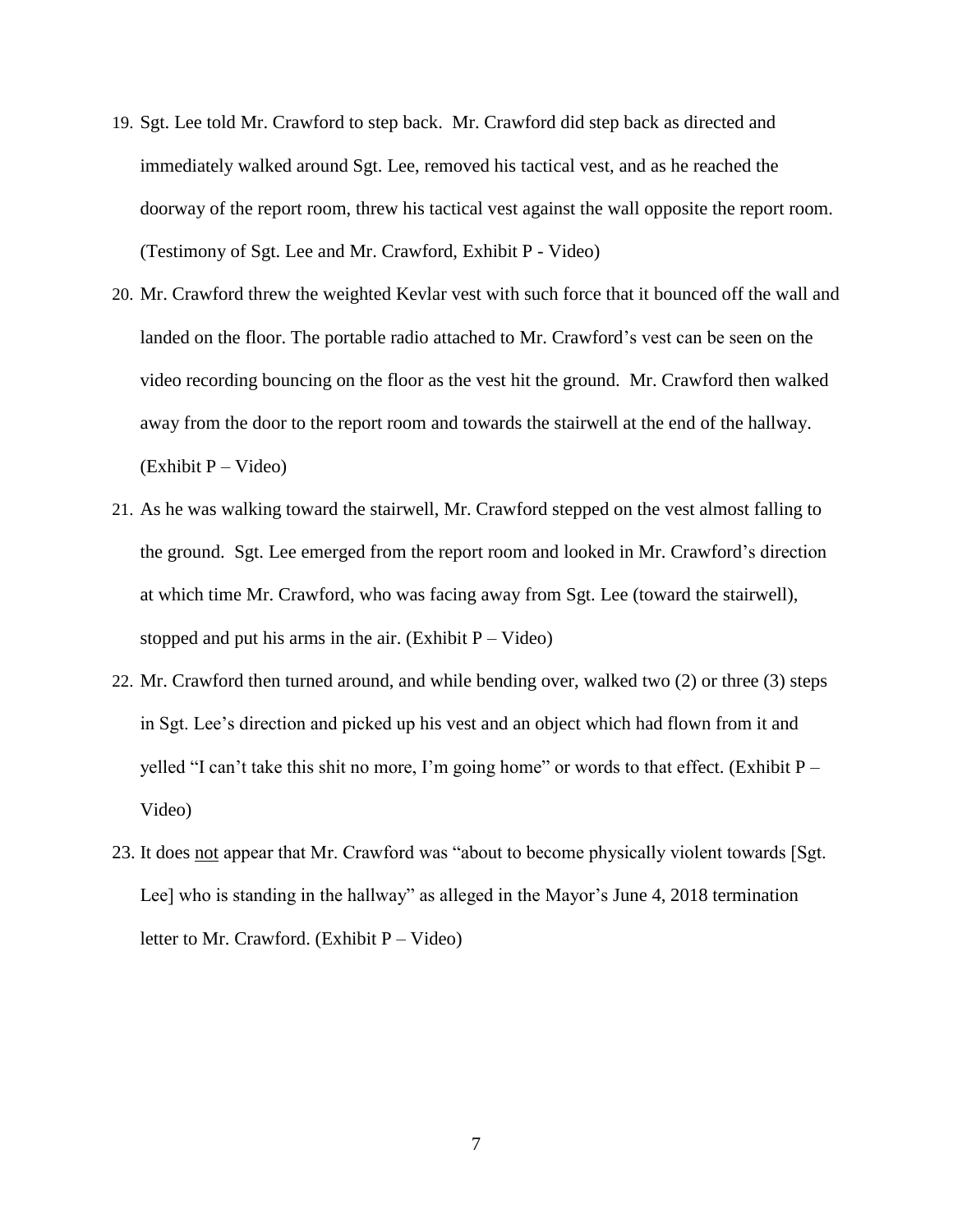- 24. Mr. Crawford had no intention of becoming physically violent toward Sgt. Lee. The purpose of him turning around, bending over, and moving back toward Sgt. Lee was solely to pick up his vest and the object that had been fallen from it. (Testimony of Mr. Crawford)<sup>2</sup>
- 25. Mr. Crawford did not say anything threatening to Sgt. Lee. (Testimony of Sgt. Lee)
- 26. Mr. Crawford then turned around and proceeded to walk to the end of the hallway towards the stairwell at the back of the building that led to the officers' locker room in the basement of the building. Sgt. Lee returned to the OIC's office. (Testimony of Sgt. Lee andMr. Crawford)
- 27. From the OIC's office, Sgt. Lee directed the on-duty dispatcher to contact Officer Donnelly, the third shift union steward, to report back to the police station for purposes of speaking with Mr. Crawford. (Testimony of Sgt. Lee)
- 28. Approximately five minutes after the incident in the hallway with Mr. Crawford, and while still in the OIC's office, Sgt. Lee heard a loud bang coming from the basement of the building. Sgt. Lee asked Officer Fallon, who was still in the report room, if he had heard the noise. He and Officer Fallon proceeded downstairs to investigate the source of the noise. (Testimony of Sgt. Lee)
- 29. Sgt. Lee and Officer Fallon walked down the flight of stairs to the basement landing and down the hallway to the officers' locker room. After making entry into the locker room, Sgt. Lee found Mr. Crawford seated at a bench facing his open locker, resting his head in his hands. (Testimony of Sgt. Lee)

 $\overline{a}$ 

<sup>&</sup>lt;sup>2</sup> During Sgt. Lee's candid testimony before the Commission, he initially did not even recall that Mr. Crawford turned around and walked back toward him, stating: "And then he was trying to pick up his vest, almost tripping. And then he said that he's sick and tired of this shit and that he was going to go home. And then he just left to go downstairs … I recall him just leaving to go down. I can't recall if he turned around and faced me." After being shown the video and asked "Do you see him turn around *and come back at you now*?", Sgt. Lee stated "I can't see it". After being shown the video a second time, Sgt. Lee acknowledged that Mr. Crawford could be seen turning around, but, even when prompted by counsel a second time, Sgt. Lee did not state that Mr. Crawford "came back at [him]."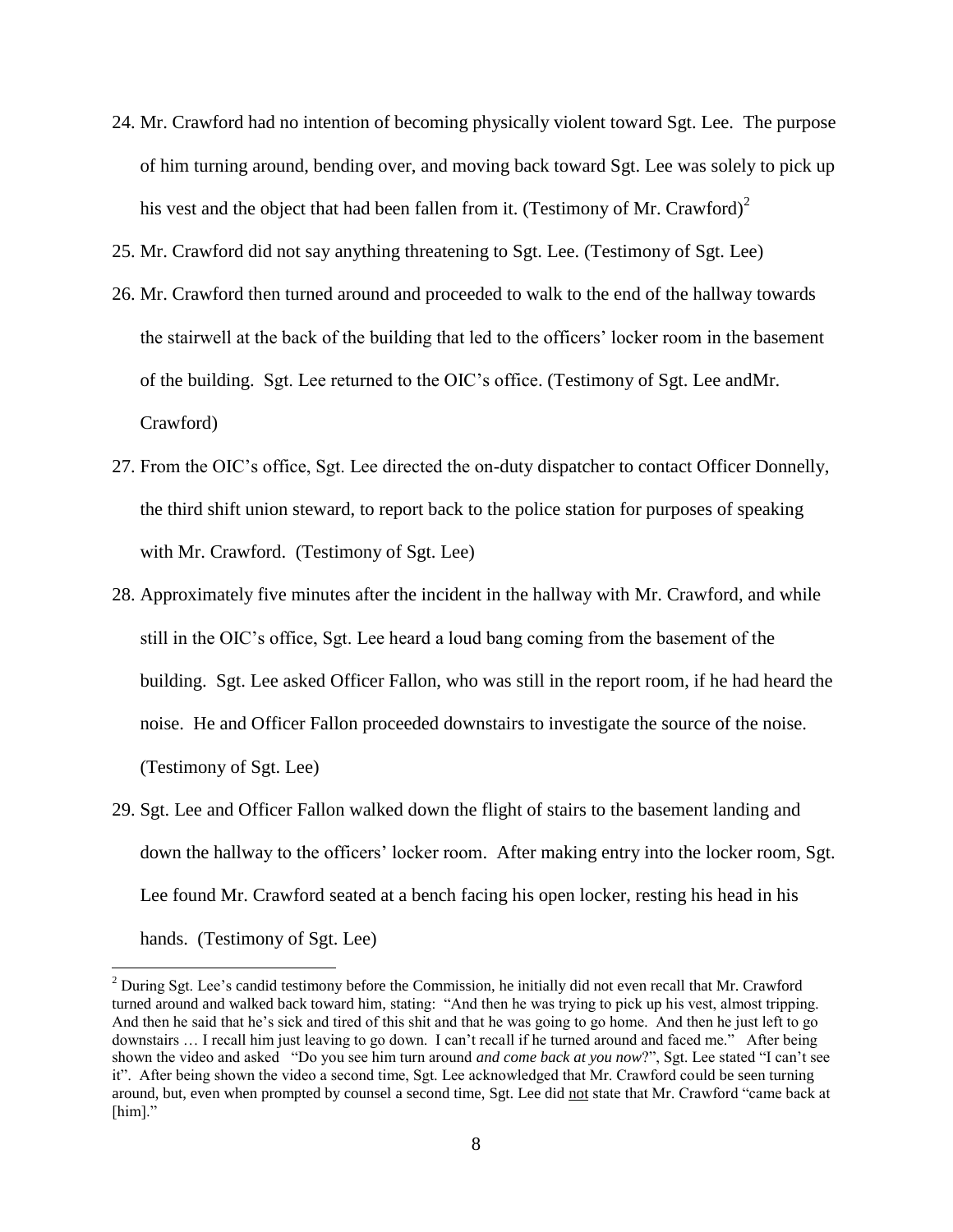- 30. Sgt. Lee approached Mr. Crawford and stood behind him at an angle while Mr. Crawford remained seated. Officer Fallon stood several feet away from Sgt. Lee's location given the conversation he was having with a fellow patrol officer. In response to Sgt. Lee's question if Mr. Crawford "was OK", Mr. Crawford asked Sgt. Lee why he was "badgering him." (Testimony of Sgt. Lee)
- 31. Sgt. Lee responded that he was not badgering Mr. Crawford. Rather, he was "trying to make him a better officer." (Testimony of Sgt. Lee)
- 32. When Sgt. Lee told Mr. Crawford that he did not want to see him lose his job, Mr. Crawford began to cry and said he "had a lot of shit going on." (Testimony of Sgt. Lee)
- 33. When Sgt. Lee told Mr. Crawford to go home for the rest of his shift, Mr. Crawford stood up, unholstered his loaded firearm and placed it into the space above the shelf of his locker. He thereafter removed his duty belt and undershirt and threw both in the main space of his locker before donning his personal sweatshirt and leaving the locker room. (Testimony of Mr. Crawford)
- 34. Mr. Crawford did not "recklessly and dangerously [throw] the loaded weapon into [his] locker" as alleged in the Mayor's June 4, 2018 termination letter to Mr. Crawford. (Testimony of Mr. Crawford) $3$
- 35. Chief Goldman learned of Mr. Crawford's conduct and actions when he checked his Department e-mail in the morning hours of May 12 and read Sgt. Lee's report of the incident

 $\overline{a}$ 

 $3$  I carefully considered Sgt. Lee's written statement and testimony that Mr. Crawford "threw" his firearm into the locker. I did not make such a finding for multiple reasons including: 1) Mr. Crawford's credible testimony to the contrary; 2) Sgt. Lee's somewhat equivocal *initial* testimony on this subject, initially testifying before the Commission that Mr. Crawford "pretty much" threw the firearm into to the top shelf of the locker; 3) Officer Donnelly's credible testimony that Sgt. Lee, only minutes after the incident told him: "I *think* he [Crawford] threw his gun in the locker."; 4) the description of the physical configuration of the locker (two shelves) which would make it hard to "throw" the firearm into it; and 5) the very close distance between where it appears that Mr. Crawford was standing and the locker.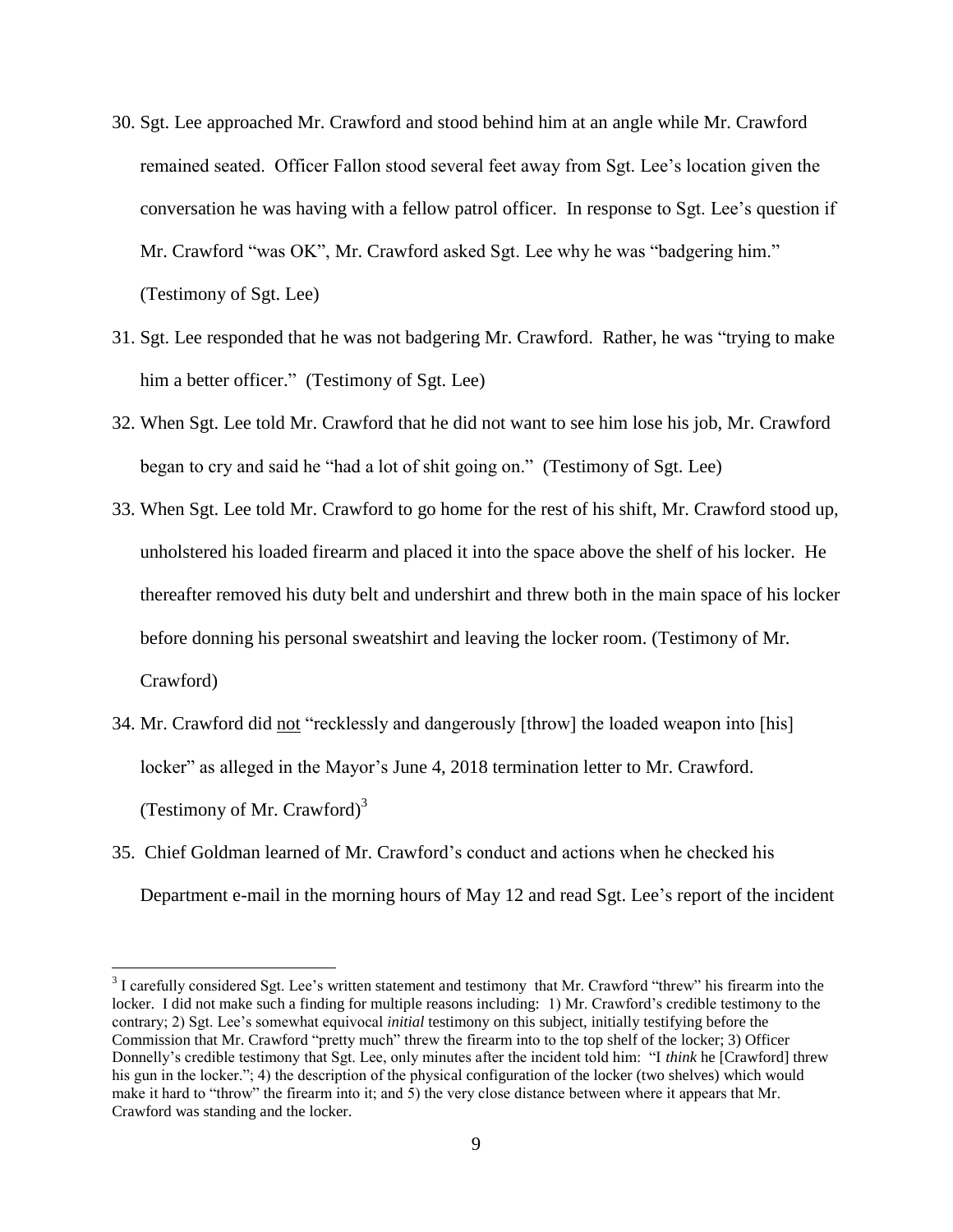that occurred with Mr. Crawford earlier that morning. (Testimony of Chief Goldman, Exhibit 6)

- 36. Chief Goldman went to the police station to prepare paperwork placing Mr. Crawford on administrative leave. In addition, Chief Goldman prepared a notice to Mr. Crawford suspending his License to Carry Firearms. (Testimony of Chief Goldman, Exhibit 1, Exhibit A)
- 37. The on-duty sergeant, Sergeant Fraher, delivered the notices to Mr. Crawford at his residence. (Testimony of Chief Goldman, Exhibit 8)
- 38. In the days that followed, Chief Goldman reviewed the Department's audio and video recordings that captured Mr. Crawford's behavior. Following his review of the video, Chief Goldman converted the suspension of Mr. Crawford's LTC to a full revocation. (Testimony of Chief Goldman, Exhibit B)
- 39. As part of his review of the incident, Chief Goldman reviewed Mr. Crawford's arrest report of the shoplifting call at CVS. Chief Goldman agreed with Sgt. Lee's assessment that the report was deficient. Chief Goldman also spoke with Sgt. Lee and Officer Fallon as to the incident and Mr. Crawford's conduct. (Testimony of Chief Goldman)
- 40. Chief Goldman did not speak with Mr. Crawford and/or ask him for a written statement regarding the events of May  $12^{th}$ . (Testimony of Chief Goldman and Mr. Crawford)
- 41. Via an undated memorandum to Mayor Mazzarella, Chief Goldman requested that the Mayor convene a hearing to consider whether to terminate Mr. Crawford. (Testimony of Chief Goldman, Exhibit 2)
- 42. As referenced above, Sgt. Lee's written statement (and testimony before the Commission) does not allege that Mr. Crawford threatened him and/or "came back at him" while in the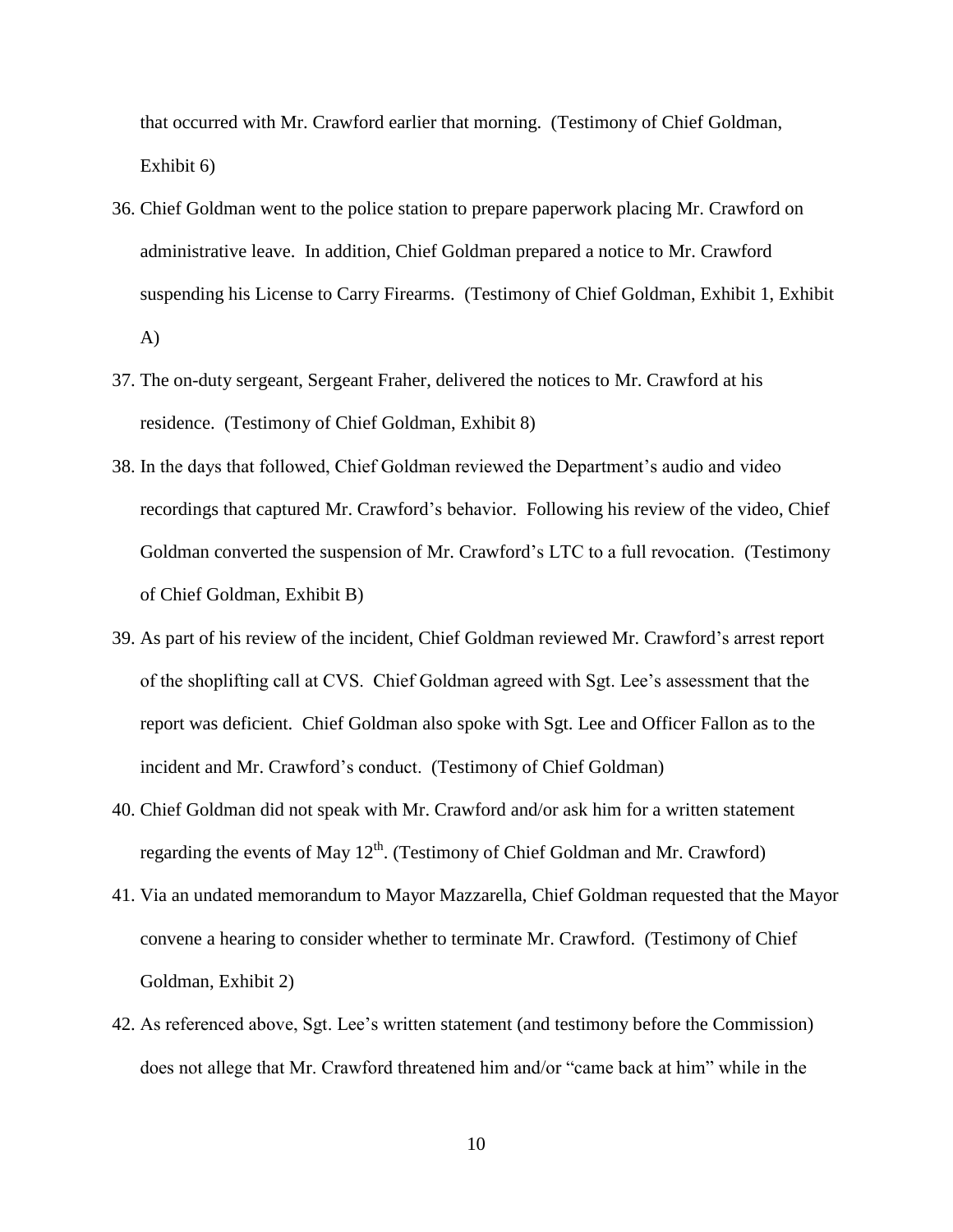hallway. Chief Goldman's undated memo to the Mayor, however, states in part: "The video is shocking. Crawford clearly commits an unwarranted violent act *and appears on the verge of more violence* …" (emphasis added) (Exhibit 2)

- 43. Chief Goldman's memo also states in part: "Moments later Sgt Lee heard three loud bangs from the basement. He stated to me *they sounded like gun shots*." (emphasis added) (Exhibit 2) There is no reference that the bangs "sounded like gun shots" in Sgt. Lee's written statement *or* in his testimony before the Commission. (Exhibit 6 and Testimony of Sgt. Lee)
- 44. Chief Goldman's memo also states in part: "Crawford then removed his duty weapon from his holster and in a reckless and dangerous manner threw the firearm into his locker." (Exhibit 6)
- 45. Chief Goldman's memo also states in part: "I have suspended his LTC. After viewing the violent episode in the hallway it is my intent to exercise my exclusive right as the issuing authority to revoke his LTC permanently." (Exhibit 2)
- 46. A local appointing authority hearing took place on May 24, 2018 to determine whether Mr. Crawford should be terminated for alleged violations of Department rules 7.01 (Insubordination), 5.1 (Neglect), or his handling of his tactical vest in violation of Rule 4.02 (Conduct Unbecoming an Officer). (Exhibit 9)
- 47. At the local hearing, Chief Goldman made a verbal presentation and offered evidence of Mr. Crawford's alleged conduct for the Mayor to consider. The Mayor viewed the video that captured Mr. Crawford's conduct in the hallway, listened to the audio recording of the incident, and reviewed Mr. Crawford's disciplinary history with the Department, as well. (Testimony of Chief Goldman, Exhibit 4).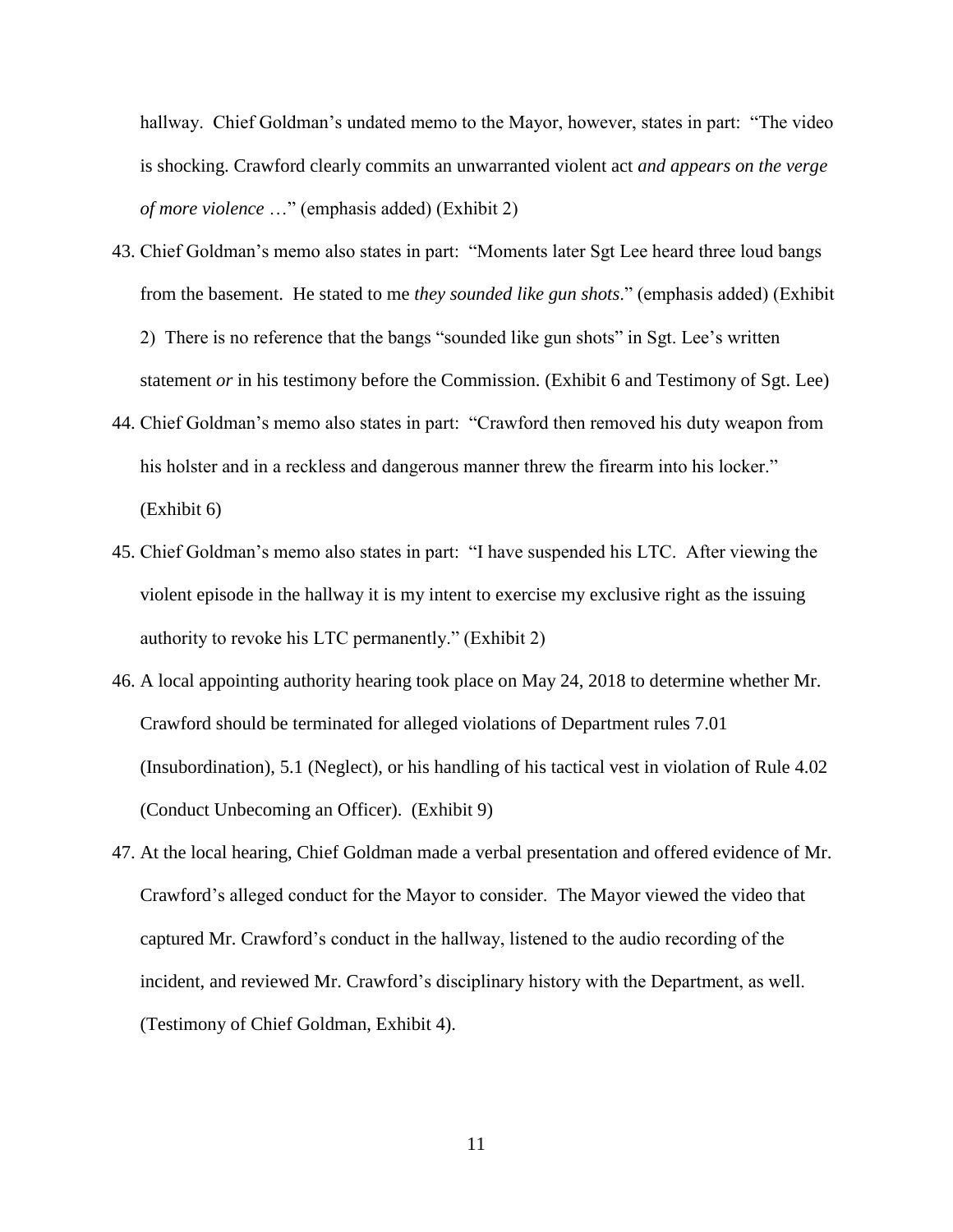48. The Mayor terminated Mr. Crawford's employment by letter dated June 4, 2018. The

termination letter stated in part:

"Your conduct towards a superior officer on May 12 represents conduct unbecoming an officer in the extreme. In response to simple requests that you amend your report to include material facts and better support the arrest of the alleged shoplifter, you exhibited gross insubordination to your sergeant. You left the OIC's office without acknowledging Sgt. Lee and the requests he made of you relative to the report and when he attempted to speak to you again the report room, you approached him in a very confrontational manner before exiting the room and violently throwing your tactical gear against the wall. When Sgt. Lee followed you into the hallway, you turned in his direction in a very aggressive manner and it looked like *you were about to physically attack him*. In the locker room, you showed a reckless disregard for your safety and the safety of your fellow officers in your handling of your loaded duty weapon. Lastly, you neglected your duty and abandoned your responsibilities when you unjustifiably lost your temper and yelled that you were going home after your sergeant asked you to simply revise your report." (emphasis added) (Exhibit 9)

49. On July 17, 2018, Mr. Crawford appealed Chief Goldman's revocation of his LTC in

Leominster District Court. (Exhibit C)

50. The District Court subsequently held a hearing on Mr. Crawford's appeal on September 5,

2018, at which Chief Goldman and Mr. Crawford testified. (Exhibit W)

51. On September 6, 2018, the District Court upheld the Chief's revocation, stating the following

reasons for the decision:

"The display of frustration/violence at work. Throwing a tactical vest (with radio attached) against a wall while in yelling conversation with Sergeant Lee (viewed video of incident listened to audio tape.)." (Exhibit D)

52. As of the date of the hearing before the Civil Service Commission, Mr. Crawford had an

appeal pending in Superior Court regarding the District Court's decision. (Stipulated)

## *Legal Standard*

The fundamental purpose of the civil service system is to guard against political

considerations, favoritism, and bias in governmental hiring and promotion. The commission is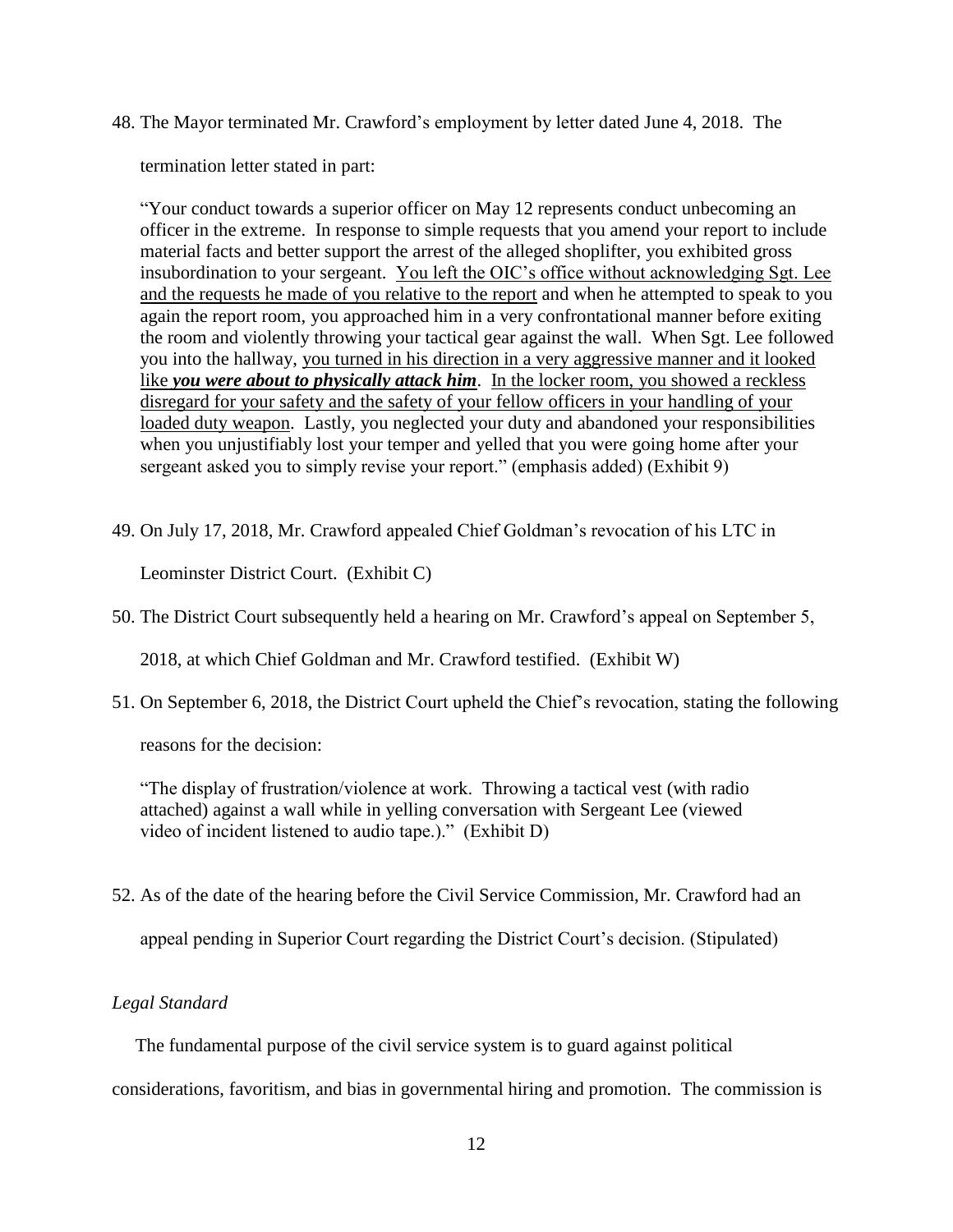charged with ensuring that the system operates on "[b]asic merit principles." Massachusetts Assn. of Minority Law Enforcement Officers v. Abban, 434 Mass.256 (2001), citing Cambridge v. Civil Serv. Comm'n., 43 Mass.App.Ct. 300 (1997). "Basic merit principles" means, among other things, "assuring fair treatment of all applicants and employees in all aspects of personnel administration" and protecting employees from "arbitrary and capricious actions." G.L. c. 31, section 1. Personnel decisions that are marked by political influences or objectives unrelated to merit standards or neutrally applied public policy represent appropriate occasions for the Civil Service Commission to act. Cambridge at 304.

 G.L. c. 31, § 43 provides: "If the commission by a preponderance of the evidence determines that there was just cause for an action taken against such person it shall affirm the action of the appointing authority, otherwise it shall reverse such action and the person concerned shall be returned to his position without loss of compensation or other rights; provided, however, if the employee by a preponderance of evidence, establishes that said action was based upon harmful error in the application of the appointing authority's procedure, an error of law, or upon any factor or conduct on the part of the employee not reasonably related to the fitness of the employee to perform in his position, said action shall not be sustained, and the person shall be returned to his position without loss of compensation or other rights. The commission may also modify any penalty imposed by the appointing authority."

 An action is "justified" if it is "done upon adequate reasons sufficiently supported by credible evidence, when weighed by an unprejudiced mind; guided by common sense and by correct rules of law;" Commissioners of Civil Service v. Municipal Ct. of Boston, 359 Mass. 211, 214 (1971); Cambridge v. Civil Service Comm'n, 43 Mass.App.Ct. 300, 304 (1997); Selectmen of Wakefield v. Judge of First Dist. Ct., 262 Mass. 477, 482 (1928). The Commission determines justification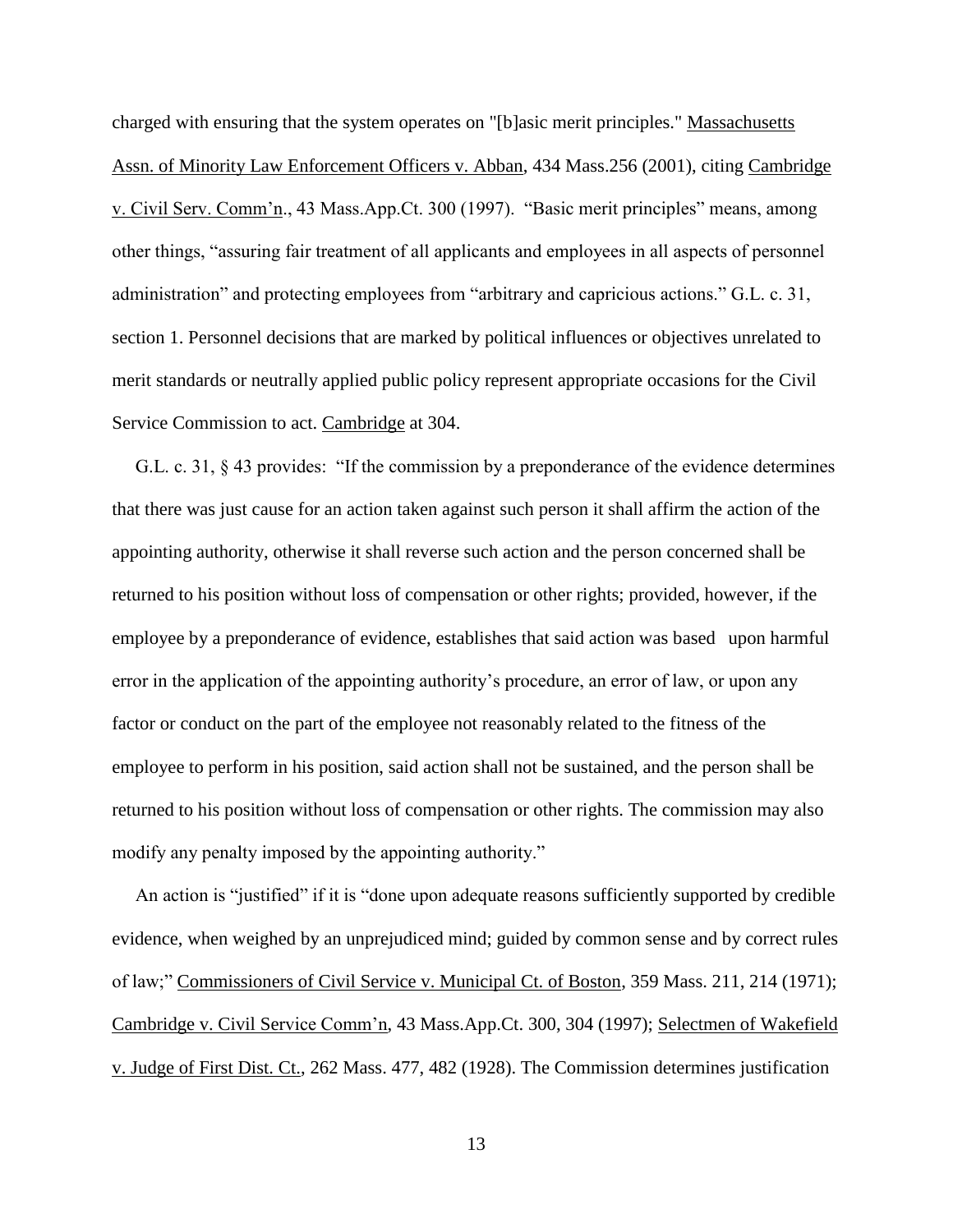for discipline by inquiring, "whether the employee has been guilty of substantial misconduct which adversely affects the public interest by impairing the efficiency of public service;" School Comm. v. Civil Service Comm'n, 43 Mass.App.Ct. 486, 488 (1997); Murray v. Second Dist. Ct., 389 Mass. 508, 514 (1983).

 The Appointing Authority's burden of proof by a preponderance of the evidence is satisfied "if it is made to appear more likely or probable in the sense that actual belief in its truth, derived from the evidence, exists in the mind or minds of the tribunal notwithstanding any doubts that may still linger there;" Tucker v. Pearlstein, 334 Mass. 33, 35-36 (1956).

 Under section 43, the Commission is required "to conduct a de novo hearing for the purpose of finding the facts anew;" Falmouth v. Civil Service Comm'n, 447 Mass. 814, 823 (2006) and cases cited. However, "[t]he commission's task.. .is not to be accomplished on a wholly blank slate. After making its de novo findings of fact, the commission does not act without regard to the previous decision of the [appointing authority], but rather decides whether 'there was reasonable justification for the action taken by the appointing authority in the circumstances found by the commission to have existed when the appointing authority made its decision'," which may include an adverse inference against a complainant who fails to testify at the hearing before the appointing authority; Falmouth v. Civil Service Comm'n, Id., quoting internally from Watertown v. Arria, 16 Mass.App.Ct. 331, 334 (1983) and cases cited.

#### *Analysis*

 By a preponderance of the evidence, the City has shown that Mr. Crawford engaged in substantial misconduct which adversely affects the public interest by: 1) standing up from his chair and standing in very close proximity to Sgt. Lee, while yelling at him, after Sgt. Lee was telling him to correct a deficient report; 2) throwing his tactical vest against the wall opposite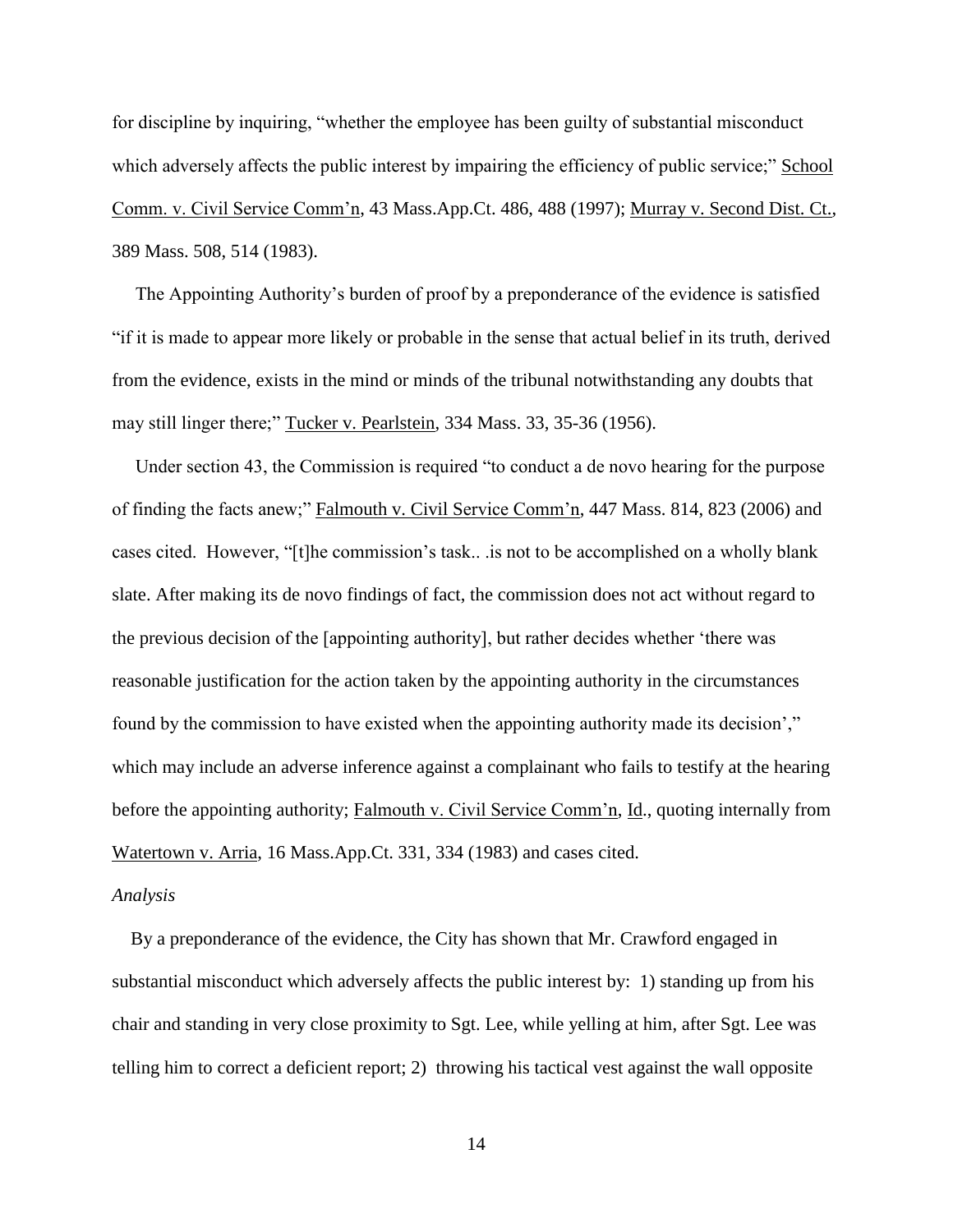the report room with such force that it bounced off the wall and landed on the floor; and 3) telling Sgt. Lee that he was going home. These actions constitute a violation of the Department's rules regarding insubordination; neglect of duty; and conduct unbecoming an officer.

 The City has not shown, by a preponderance of the evidence, that Mr. Crawford, as alleged by the City: 1) left the OIC's office without acknowledging Sgt. Lee and the requests he made of Mr. Crawford relative to the report; 2) turned in the direction of Sgt. Lee in the hallway in a very aggressive manner like he was about to physically attack Sgt. Lee; or 3) mishandled his firearm in the locker room by throwing it into his locker in a reckless manner.

 As stated in the findings, Sgt. Lee testified that Mr. Crawford *did* acknowledge his request to edit the arrest report.

The City (Mayor)'s conclusion that  $\frac{Sgt}{S}$ . Lee Mr. Crawford turned in the direction of Sgt. Lee in the hallway in a very aggressive manner like he was about to physically attack Sgt. Lee is not supported by the video evidence or the testimony of Sgt. Lee. The video clearly shows that Mr. Crawford, after throwing his tactical vest against the wall, tripped on the vest and then turned around to pick up the vest before heading down the stairwell. Sgt. Lee never stated in his report that Mr. Crawford, while in the hallway, made any verbal threats against him and/or that Mr. Crawford appeared to be about to attack him. Sgt. Lee's candid and thoughtful testimony before the Commission confirmed that he (Sgt. Lee) never believed that Mr. Crawford was about to attack him in the hallway that morning. The City's false statements regarding this allegation against Mr. Crawford began with a memo from the Police Chief to the City's Mayor stating in part: "The video is shocking. Crawford clearly commits an unwarranted violent act *and appears on the verge of more violence* …". Even the Police Chief, in his testimony before the Commission, could not support the Mayor's more damning allegation that Mr. Crawford "was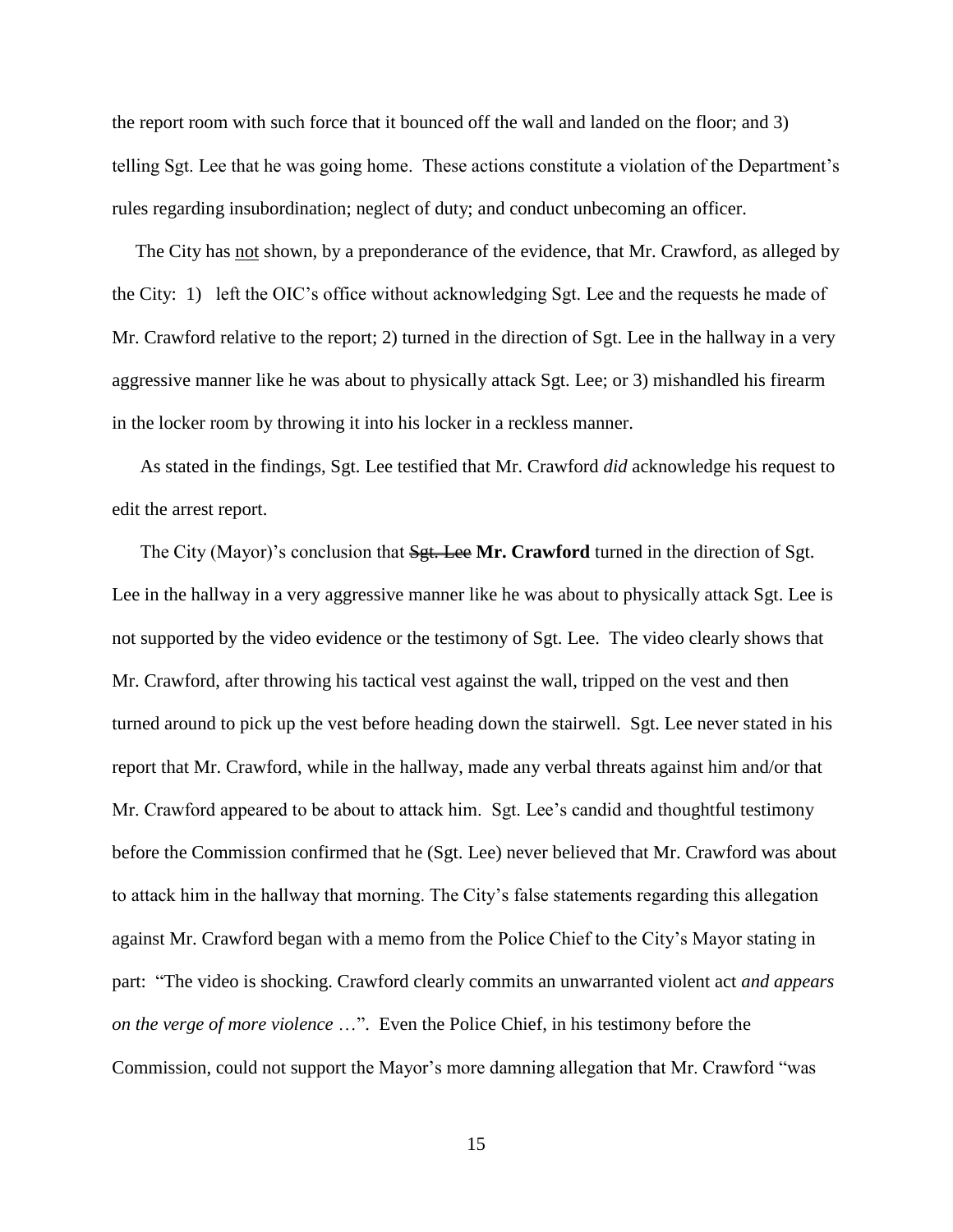about to physically attack Sgt. Lee" which would constitute criminal conduct on the part of Mr. Crawford. Simply put, this just didn't happen.

 For all the reasons stated in the findings, the City has also not shown that Mr. Crawford mishandled his firearm in the locker room by throwing it into his locker in a reckless manner. There were three persons present in the locker room when this alleged incident occurred: Mr. Crawford, Sgt. Lee and Officer Fallon. The Police Chief, who personally conducted the "investigation" into this matter, never even spoke with Mr. Crawford regarding this allegation before reaching his conclusion. Officer Fallon's report made no mention of Mr. Crawford throwing his firearm into his locker and the Police Chief appeared to do little or no follow-up to ask Officer Fallon exactly what he did – or did not – see in the locker room that morning. That leaves the statement of Sgt. Lee. As referenced previously, I found Sgt. Lee's testimony before the Commission, in general, to be candid and forthcoming. He listened to the questions carefully; offered thoughtful answers; and took his entire sworn testimony before the Commission seriously. On this topic, however, I simply believe that Sgt. Lee mis-remembered what occurred here. Given the physical configuration of the locker; how close Mr. Crawford was standing to it; and the plausible testimony of Mr. Crawford, it is more likely that Mr. Crawford placed his firearm on the shelf near the top of the locker and then threw his *gear* into the larger, bottom section of the locker. In short, Mr. Crawford did not, as alleged by the City, mishandle his firearm on the morning in question.

 Having determined that Mr. Crawford did engage in some misconduct, I must determine whether the level of discipline here (termination) was warranted.

As stated by the SJC in Falmouth v. Civ. Serv. Comm'n, 447 Mass. 814 (2006):

 "After making its de novo findings of fact, the commission must pass judgment on the penalty imposed by the appointing authority, a role to which the statute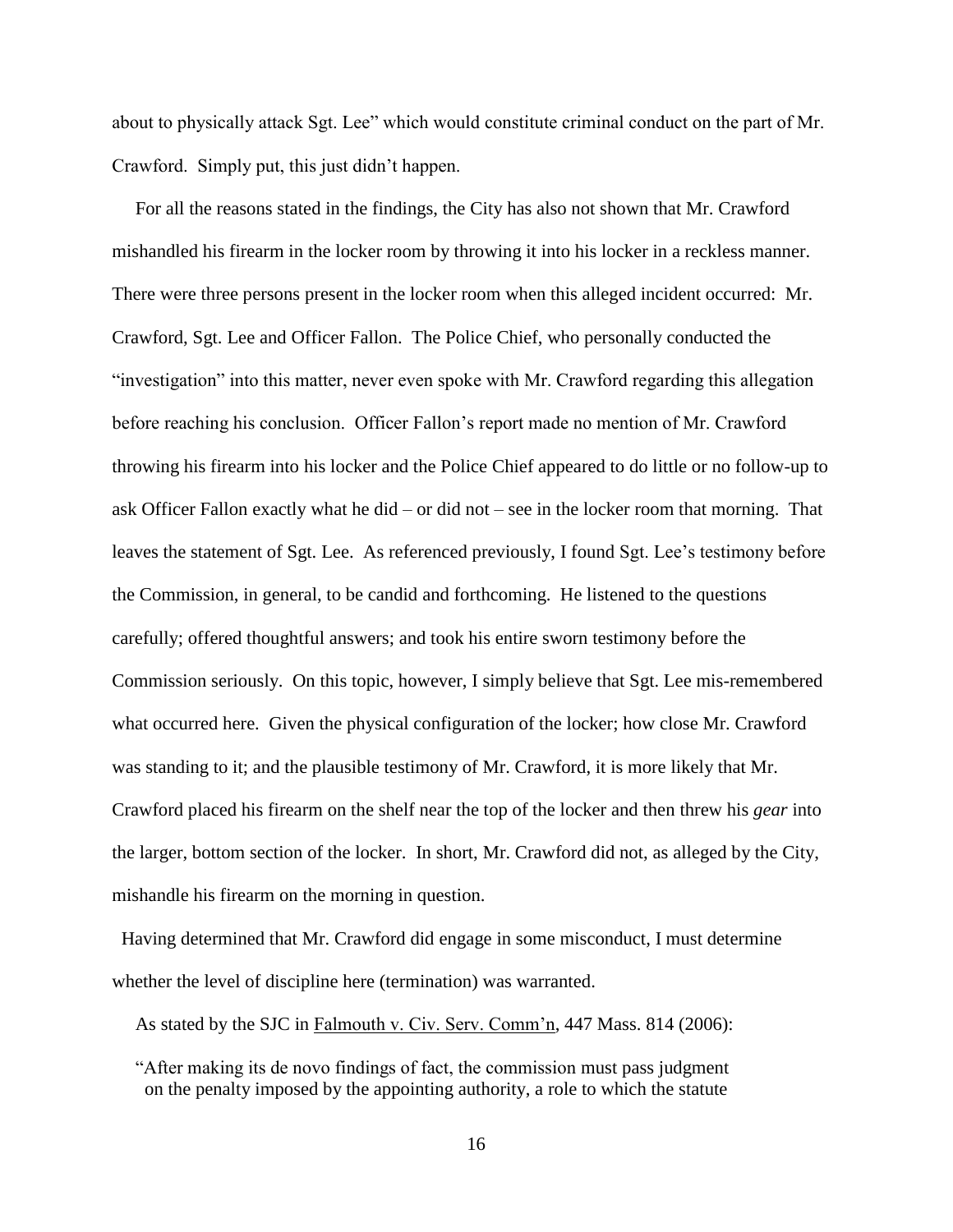speaks directly. G.L. c. [31], s. § 43 ('The commission may also modify any penalty imposed by the appointing authority.') Here the commission does not act without regard to the previous decision of the [appointing authority], but rather decides whether 'there was reasonable justification for the action taken by the appointing authority in the circumstances found by the commission to have

existed when the appointing authority made its decision." Id. citing Watertown v. Arria, 16 Mass.App.Ct. 331, 334 (1983).

"Such authority to review and amend the penalties of the many disparate appointing authorities subject to its jurisdiction inherently promotes the principle of uniformity and the 'equitable treatment of similarly situated individuals.' citing Police Comm'r of Boston v. Civ. Serv. Comm'n, 39 Mass.App.Ct. 594, 600 (1996). However, in promoting these principles, the commission cannot detach itself from the underlying purpose of the civil service system— 'to guard against political considerations, favoritism and bias in governmental employment decisions." Id. (citations omitted).

--

"Unless the commission's findings of fact differ significantly from those reported by the [appointing authority] or interpret the relevant law in a substantially different way, the absence of political considerations, favoritism or bias would warrant essentially the same penalty. The commission is not free to modify the penalty imposed by the town on the basis of essentially similar fact finding without an adequate explanation." Id. (citations omitted).

First, my findings of fact <u>do</u> differ significantly from those reported by the City. As stated

above, after a de novo hearing, the preponderance of the evidence does not support some of the

City's more serious allegations against Mr. Crawford, including the unsupported allegations that

Mr. Crawford was on the verge of attacking Sgt. Lee or that Mr. Crawford mishandled his

firearm by throwing it into his locker.

 Second, I considered whether favoritism or bias played any role in the City's decision to terminate Mr. Crawford. I can't ignore that Mr. Crawford, according to a separate MCAD filing, was one of only two (2) African American police officers in a seventy (70)-member police department. I did not find any bias on the part of Sgt. Lee. He is, by all accounts, an equal opportunity stickler, requiring that every report, in every circumstance, be thorough and precise.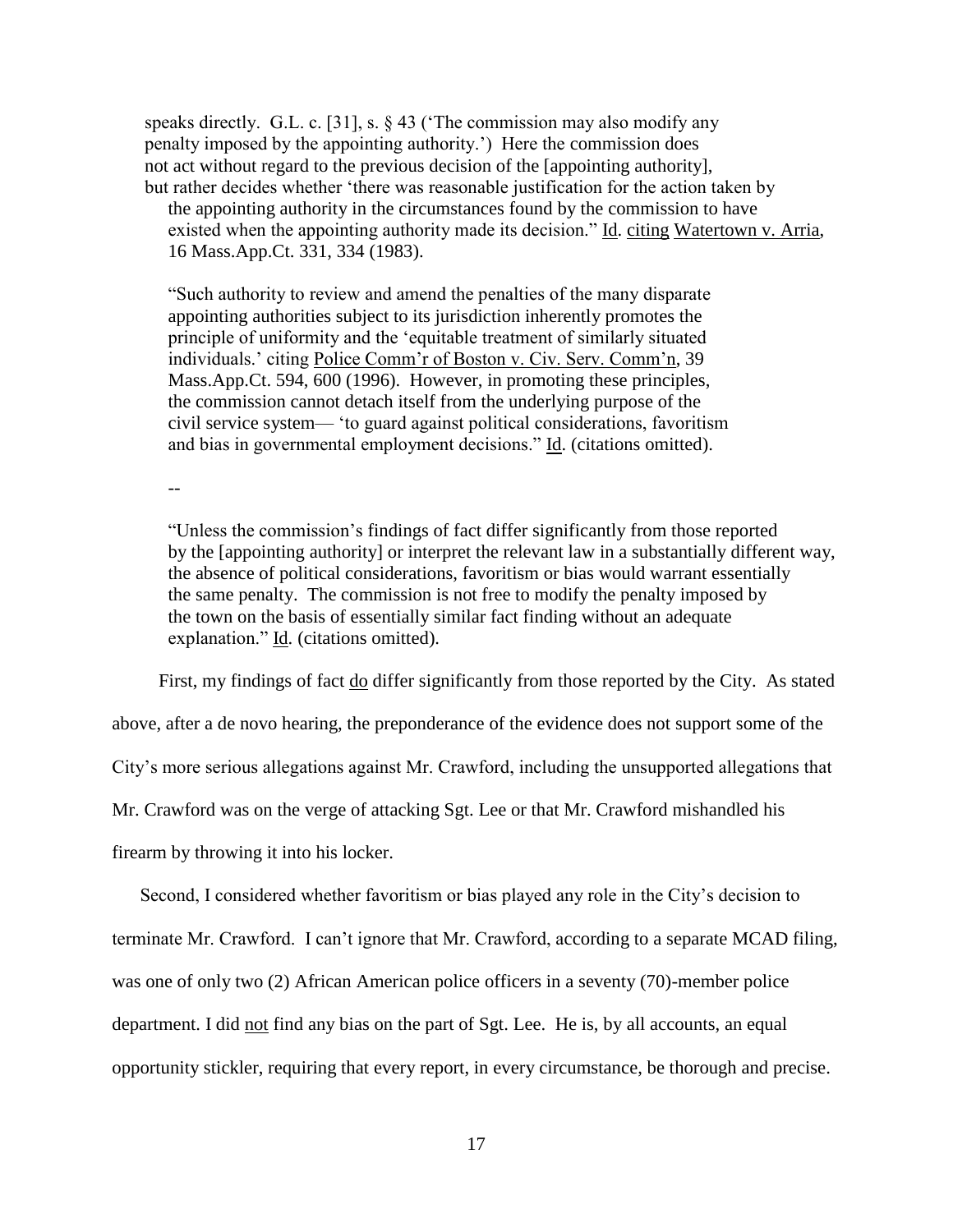While his practice, immediately upon his promotion, of documenting *and disciplining* officers for alleged errors and omissions may arguably not be the most effective management practice, there is no evidence that he singled out Mr. Crawford for submitting a deficient report. I do question, however, how the City reached its unsupported conclusion that Mr. Crawford was on the verge of physically attacking Sgt. Lee. That unsupported conclusion, and how it was reached, to me, is potentially troubling given that Mr. Crawford was one of only two (2) African-American police officers in the City. It raises the real question of whether some degree of implicit bias infected the decision-making process here.

 Third, I considered Mr. Crawford's prior discipline. In 2017, he received a written warning for neglect of duty in violation of Department regulations and he also received two training notices for deficient performance in his capacity as a patrol officer. In 2016, Mr. Crawford was verbally counseled and removed from the Department's detail list for using his cell phone while working a detail in violation of Department policy. In 2015, Mr. Crawford received a verbal reprimand for neglect of duty in violation of Department regulations and two training notices. (Testimony of Chief Goldman, Exhibit G, Exhibit H, Exhibit I, Exhibit J, Exhibit K, Exhibit L, Exhibit M). By letter dated March 6, 2018, Mr. Crawford was suspended for a period of ten (10) working days, five (5) days of which were held in abeyance for neglect of duty and insubordination. The incident giving rise to this suspension occurred on November 23, 2017, when Mr. Crawford locked himself out of his police cruiser and failed to respond to a call for service. The resulting investigation into the incident conducted by the Department concluded that Mr. Crawford was insubordinate towards a superior officer (Sgt. Lee) during his investigatory interview and that he neglected his duties when he locked himself out of his cruiser without reporting the incident to dispatch. (Testimony of Chief Goldman, Exhibit F, Exhibit G).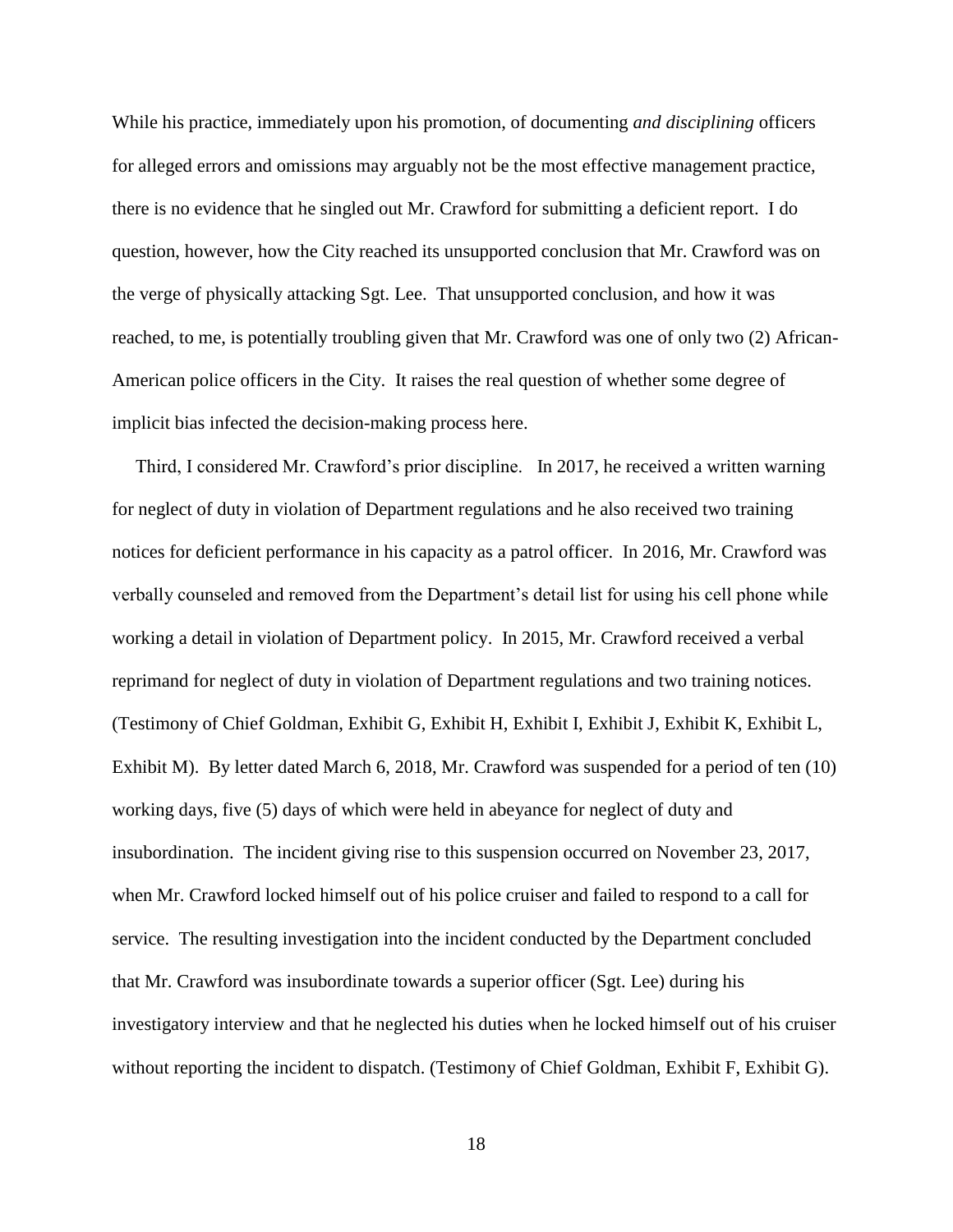Fourth, in regard to whether the discipline meted out here (termination) was consistent with the principles of uniformity and the equitable treatment of similarly situated individuals, I reviewed the discipline, and the underlying offenses, of other officers, referenced in Exhibits 15, 16, 17 and 18. Of those, the only potentially comparable matter occurred in in 2016. Officer A was given twenty (20) hours of punishment duty for: a) a 30-40 minute delay in responding to assist a fellow police officer, due to transporting a laborer working on his home; and b) confronting a sergeant in a "loud and angry manner" after the sergeant ordered the police officer to cover as house officer. The 2016 discipline letter from the Police Chief to Officer A states in part: "you are well aware of your past disciplinary issues [] that has factored into my decision." (Exhibit 15)

 After a careful review of the above-referenced factors, I have concluded that a modification of the discipline imposed (termination) by the City on June 4, 2018 is warranted. The City has not proven the most serious allegations against Mr. Crawford, and, for those allegations that have been proven, the City appears to have meted out far less discipline against others, including Officer A, who also had prior discipline. Mr. Crawford's discipline should be modified to a sixty (60)-day suspension. This recognizes the Town's failure to prove the most serious allegations while considering that Crawford's insubordination and angry outburst was more severe than Officer A's misconduct.

 Finally, although the termination letter makes no reference to it, I need to separately consider that Chief Goldman suspended, and subsequently revoked, Mr. Crawford's LTC permit. Mr. Crawford sought review of the Chief's revocation in the Leominster District Court. Prior to the hearing before the Commission, the court upheld the Chief's revocation, following a court hearing at which Mr. Crawford and Chief Goldman testified.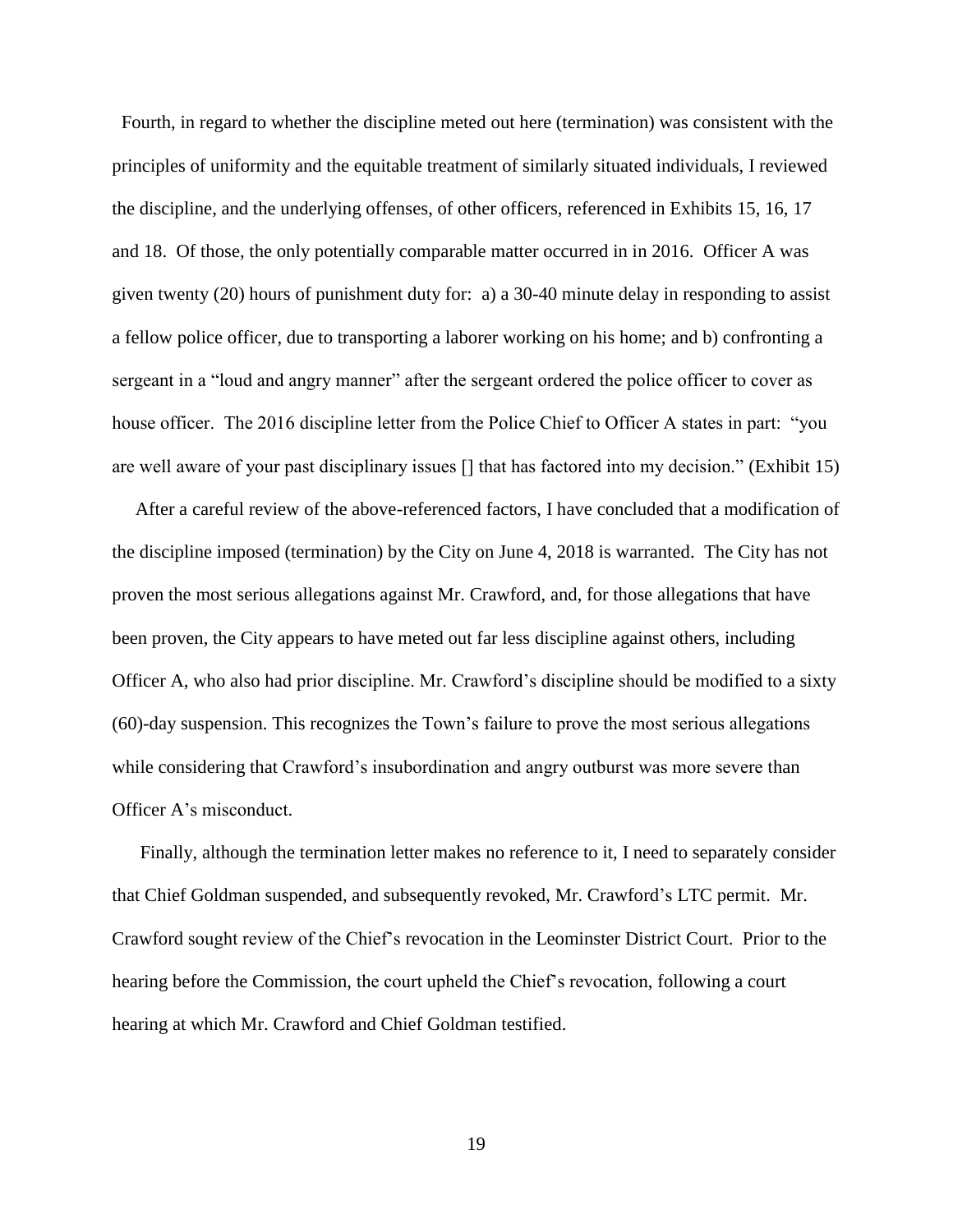The City argues that, given that the Department requires an officer to possess and maintain a valid LTC permit to serve as a police officer, Mr. Crawford is not able to perform the essential functions of his position if he lacks the required permit, thus providing further justification for his termination. Mr. Crawford's post-hearing brief does not address the issue.

 The courts have acknowledged a potential reason for allowing reinstatement of police officers who do not possess LTCs, even when such possession is made a condition of employment by a rule, regulation or collective bargaining agreement. Allowing the revocation or suspension of an LTC to trump a finding that there was no just cause for discharge would nullify the just cause requirements embodied in G.L. c. 31, § 43 or a collective bargaining agreement. In confirming an arbitrator's award reinstating a municipal police officer, the Appeals Court, in

an unpublished decision, noted:

 $\overline{a}$ 

Just cause for dismissal is not established by the unadorned fact that a chief exercises his discretion to refuse to issue an employee a firearm, because, if that were all that was needed to dismiss a police officer, the officer's contractual right not to be discharged except for just cause is meaningless.

City Manager of Worcester v. New England Police Benev. Ass'n, Local 911, 85 Mass. App. Ct. 1119, 2014 WL 1884385, \*1 (2014) (Rule 1:28).

 Here, in the instant appeal, the Chief's decision to revoke Mr. Crawford's LTC has been affirmed by the District Court; Mr. Crawford has appealed that ruling to Superior Court; and that appeal is still pending. While my findings and conclusions are based on considerably more evidence (including very credible and candid testimony from Sgt. Lee and others) than was before the District Court, I cannot presume or predict the outcome of the Superior Court Appeal.<sup>4</sup>

<sup>&</sup>lt;sup>4</sup> The evidence presented to me does not corroborate the Chief's testimony that Mr. Crawford was "on the verge of violence" nor does it corroborate the Mayor's further inference that Mr. Crawford was about to attack Sgt. Lee or that he :"threw" his firearm in a "reckless and dangerous manner". Neither of those individuals are percipient witnesses to the incident. Sgt. Lee, himself, does not claim that he thought he was ever in jeopardy of being attacked..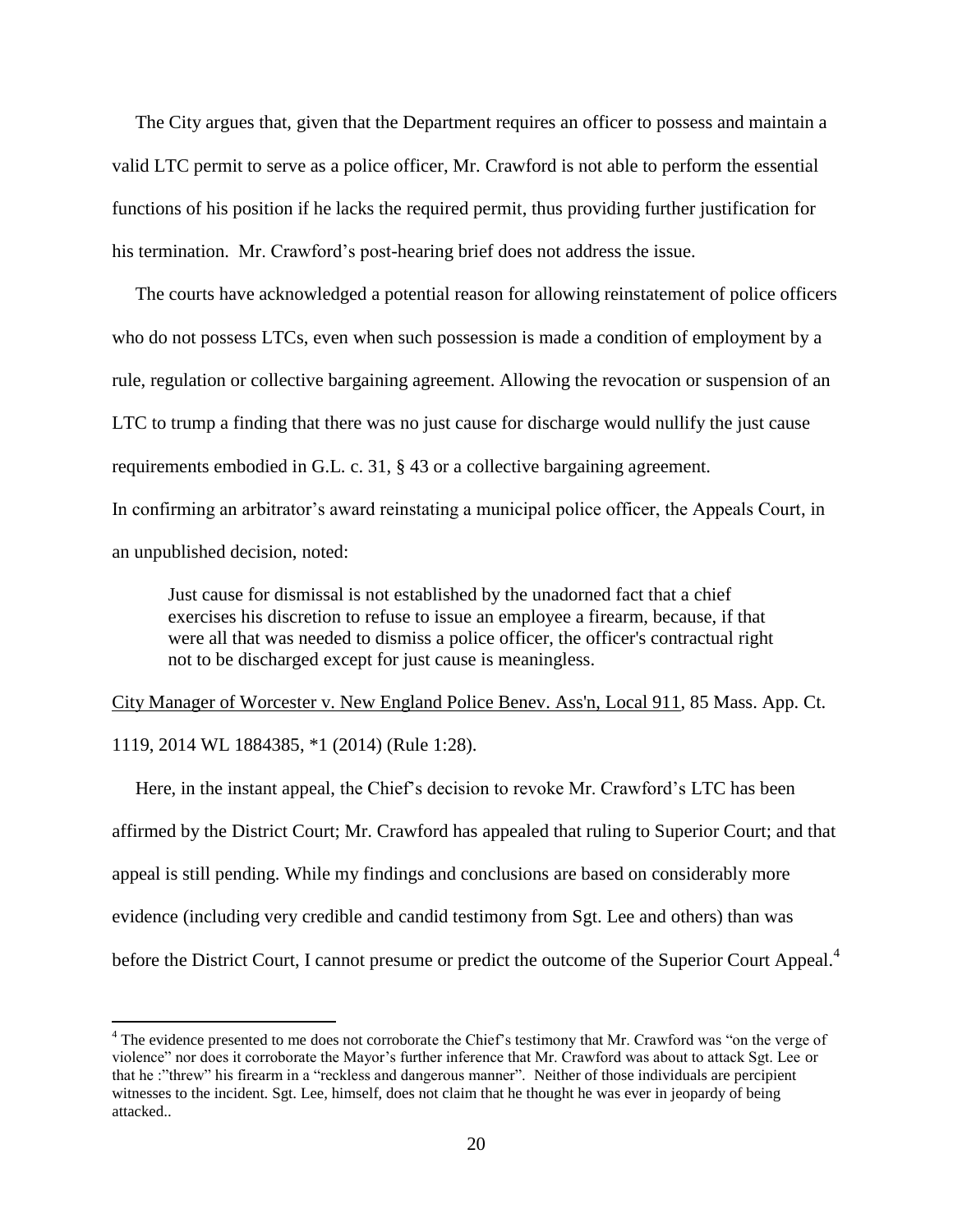For this reason, and because of the inherent requirement of a police officer to carry a firearm,

the relief ordered by the Commission here is contingent upon a successful appeal by Mr.

Crawford of the District Court's decision to affirm the revocation of his LTC.

### *Conclusion*

Mr. Crawford's appeal under Docket No. D1-18-109 is hereby *allowed in part*. His

termination is hereby modified to a sixty (60) day suspension. Said relief is contingent upon Mr.

Crawford successfully appealing the District Court's decision to affirm the Police Chief's

revocation of his license to carry a firearm.

Civil Service Commission

/s/ Christopher Bowman Christopher C. Bowman Chairman

By a vote of the Civil Service Commission (Bowman, Chairman; Camuso, Ittleman, Stein and Tivnan\*, Commissioners) on May 9, 2019.

Any party may file a motion for reconsideration within ten days of the receipt of this Commission order or decision. Under the pertinent provisions of the Code of Mass. Regulations, 801 CMR  $1.01(7)(1)$ , the motion must identify a clerical or mechanical error in this order or decision or a significant factor the Agency or the Presiding Officer may have overlooked in deciding the case. A motion for reconsideration does not toll the statutorily prescribed thirty-day time limit for seeking judicial review of this Commission order or decision.

Under the provisions of G.L c. 31, § 44, any party aggrieved by this Commission order or decision may initiate proceedings for judicial review under G.L. c. 30A, § 14 in the superior court within thirty (30) days after receipt of this order or decision. Commencement of such proceeding shall not, unless specifically ordered by the court, operate as a stay of this Commission order or decision. After initiating proceedings for judicial review in Superior Court, the plaintiff, or his / her attorney, is required to serve a copy of the summons and complaint upon the Boston office of the Attorney General of the Commonwealth, with a copy to the Civil Service Commission, in the time and in the manner prescribed by Mass. R. Civ. P. 4(d).

Notice to: Scott A. Lathrop, Esq. (for Appellant) Brian M. Maser, Esq. (for Respondent)

\*Commissioner Tivnan concurs in the Decision insofar as it finds that the Appellant's conduct does not warrant termination, but would impose further remedial discipline for the misconduct which the Appellant committed and was not his first offense.